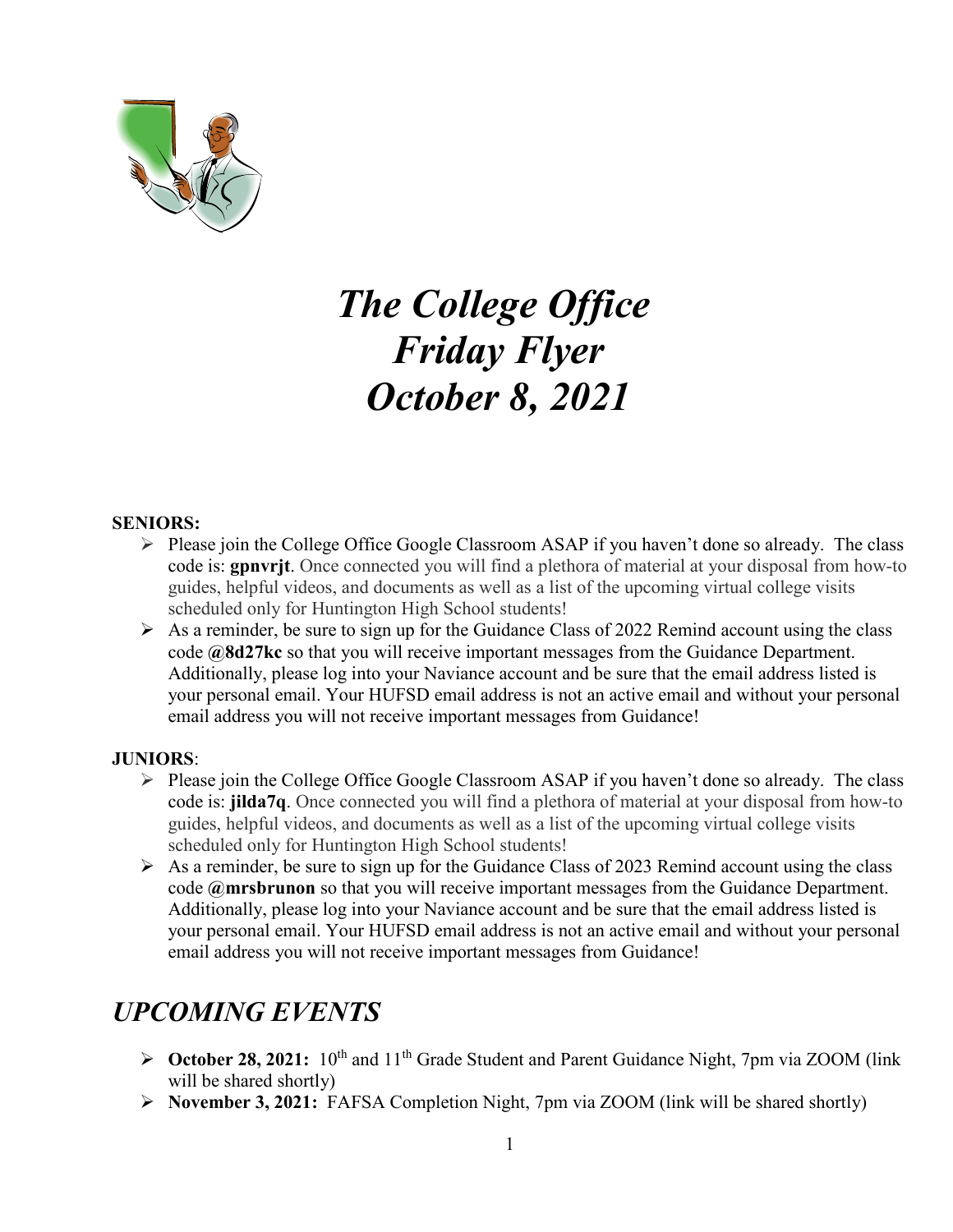# *UPCOMING STANDARDIZED TESTS*

# **SAT and Subject Tests Test Dates (Registration Deadlines)**

| November $6th$                    | register by October $8th$ (10/26 with late fee)  |
|-----------------------------------|--------------------------------------------------|
| December 4 <sup>th</sup>          | register by November $4th$ (11/23 with late fee) |
| March $12th$                      | register by February $11th$ (3/1 with late fee)  |
| May $7th$                         | register by April $8th$ (4/26 with late fee)     |
| June $4^{\text{th}}$              | register by May $5^{th}$ (5/25 with late fee)    |
| To register: www.collegeboard.org |                                                  |

# **ACT Test Dates (Registration Deadlines)**

| December $11th$                   | register by November $5th$ (11/19 with late fee) |
|-----------------------------------|--------------------------------------------------|
| February $12th$                   | register by January $7th$ (1/21 with late fee)   |
| April $2nd$                       | register by February $25th$ (3/11 with late fee) |
| June $11th$                       | register by May $6th$ (5/20 with late fee)       |
| July $16^{\text{th}}$             | register by June $17th$ (6/4 with late fee)      |
| ***No July ACT available in NY*** |                                                  |
| To register: www.actstudent.org   |                                                  |

# *Virtual College Admission Representative Visits*

Seniors and Juniors with an interest in any of the following colleges are encouraged to register for the virtual admission meeting which will be hosted by the college's admission counselor. Simply log into your Naviance account and scroll through the list of colleges in the What's New section. Click on more info then register (top right corner). Once registered, you will receive a reminder email five days prior to the virtual meeting. Students who do not preregister are still permitted to attend the virtual meeting. The meeting code (via ZOOM or Google Meet depending on the college preference) will be available 15 minutes prior to the meeting and can be found on Naviance, by following the steps above.

| <b>Date</b> | <b>Start</b>       | <b>End</b>       | College                                 |
|-------------|--------------------|------------------|-----------------------------------------|
| 10/8/21     | $3:00 \text{pm}$   | $3:45$ pm        | Colgate University                      |
| 10/8/21     | $6:00 \text{pm}$   | $6:45$ pm        | Roosevelt University                    |
| 10/12/21    | $3:00 \text{pm}$   | $3:45$ pm        | University of Scranton                  |
| 10/12/21    | $4:00 \text{pm}$   | $4:45 \text{pm}$ | Rensselaer Polytechnic Institute (RPI)  |
| 10/12/21    | $5:00 \text{pm}$   | $5:45$ pm        | New York Institute of Technology (NYIT) |
| 10/12/21    | $6:00 \text{pm}$   | $6:45$ pm        | St. Joseph's College of Maine           |
| 10/13/21    | $3:00 \text{pm}$   | $3:45 \text{pm}$ | Villanova University                    |
| 10/13/21    | $4:00 \text{pm}$   | $4:45 \text{pm}$ | Sacred Heart University                 |
| 10/13/21    | $5:00 \text{pm}$   | $5:45 \text{pm}$ | Stonehill College                       |
| 10/13/21    | $6:00 \text{pm}$   | $6:45$ pm        | Daemen College                          |
| 10/14/21    | 3:00 <sub>pm</sub> | $3:45$ pm        | Manhattanville College                  |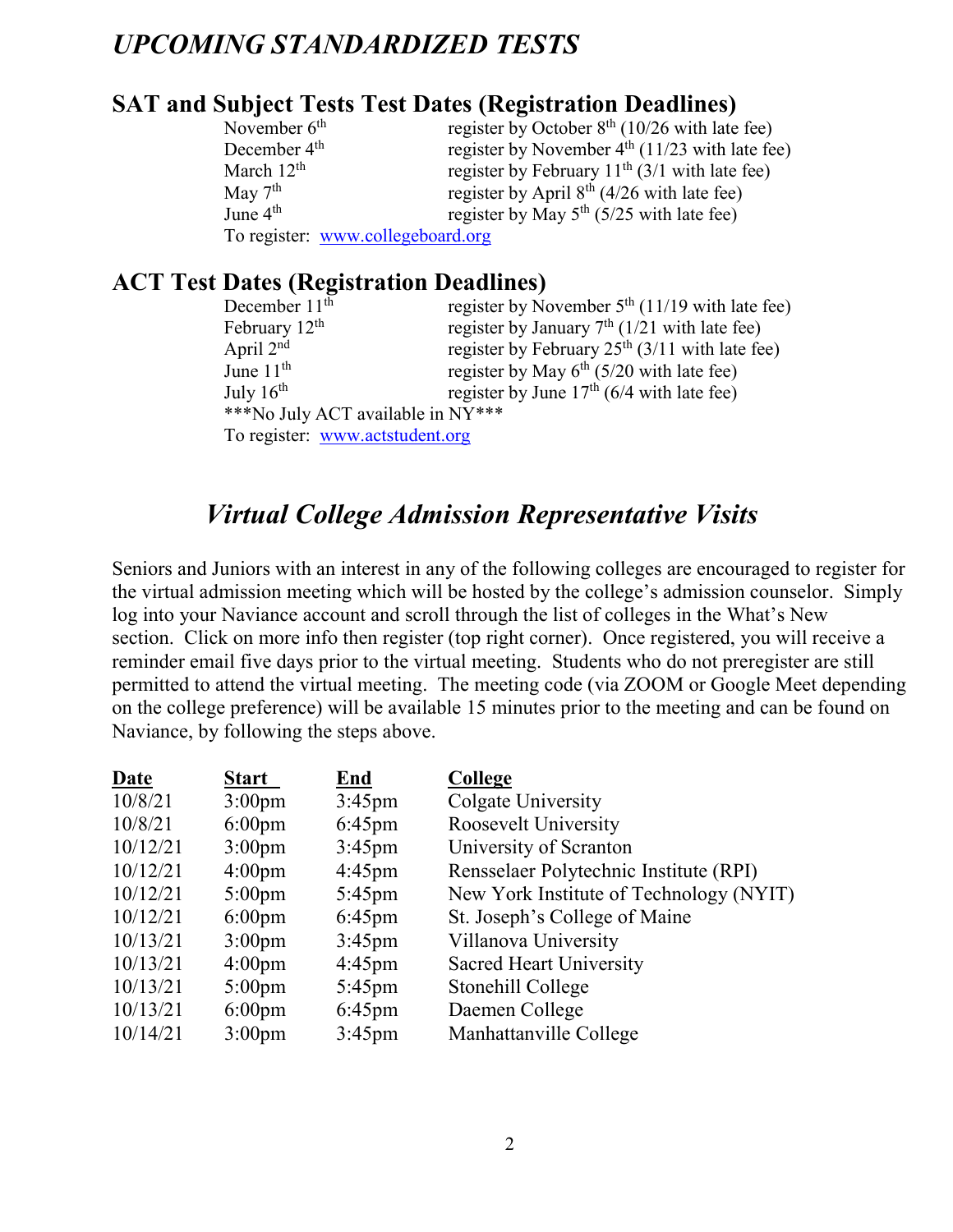| 10/14/21 | 4:00 <sub>pm</sub> | $4:45$ pm        | St. John's University - New York          |
|----------|--------------------|------------------|-------------------------------------------|
| 10/14/21 | $5:00 \text{pm}$   | 5:45pm           | Worcester Polytechnic Institute           |
| 10/15/21 | 3:00 <sub>pm</sub> | $3:45$ pm        | CUNY John Jay College of Criminal Justice |
| 10/15/21 | 4:00 <sub>pm</sub> | $4:45$ pm        | Johns Hopkins University                  |
| 10/15/21 | $5:00$ pm          | 5:45pm           | <b>Clemson University</b>                 |
| 10/15/21 | $6:00$ pm          | $6:45$ pm        | Roger Williams University                 |
| 10/18/21 | 3:00 <sub>pm</sub> | $3:45$ pm        | St. Thomas Aquinas College                |
| 10/18/21 | 4:00 <sub>pm</sub> | $4:45$ pm        | North Carolina State University-Raleigh   |
| 10/18/21 | $5:00$ pm          | 5:45pm           | Saint Michael's College                   |
| 10/18/21 | $6:00 \text{pm}$   | $6:45$ pm        | <b>SUNY University at Albany</b>          |
| 10/19/21 | 3:00 <sub>pm</sub> | $3:45$ pm        | <b>Boston University</b>                  |
| 10/19/21 | 4:00 <sub>pm</sub> | $4:45$ pm        | St. Lawrence University                   |
| 10/20/21 | 3:00 <sub>pm</sub> | $3:45$ pm        | University of Wisconsin – Madison         |
| 10/20/21 | $5:00$ pm          | $5:45$ pm        | <b>Tulane University</b>                  |
| 10/20/21 | $6:00$ pm          | $6:45$ pm        | Catholic University of America            |
| 10/21/21 | 3:00 <sub>pm</sub> | $3:45$ pm        | Manhattan College                         |
| 10/21/21 | 4:00 <sub>pm</sub> | $4:45$ pm        | Muhlenberg College                        |
| 10/21/21 | $5:00$ pm          | $5:45 \text{pm}$ | Saint John Fisher College                 |
| 10/22/21 | 3:00 <sub>pm</sub> | $3:45$ pm        | <b>Emmanuel College</b>                   |
| 10/22/21 | $5:00 \text{pm}$   | $5:45$ pm        | Mercy College                             |
| 10/25/21 | 3:00 <sub>pm</sub> | $3:45$ pm        | <b>Bryant University</b>                  |
| 10/25/21 | 4:00 <sub>pm</sub> | $4:45$ pm        | Iona College                              |
| 10/25/21 | $6:00$ pm          | $6:45$ pm        | Pace University – NYC Campus              |
| 10/27/21 | 3:00 <sub>pm</sub> | $3:45$ pm        | Dickinson College                         |
| 10/28/21 | 3:00 <sub>pm</sub> | $3:45$ pm        | Farmingdale State College                 |
| 10/28/21 | 4:00 <sub>pm</sub> | $4:45 \text{pm}$ | <b>Towson University</b>                  |
| 10/28/21 | $6:00$ pm          | $6:45$ pm        | Kenyon College                            |
| 10/29/21 | 3:00 <sub>pm</sub> | $3:45$ pm        | University of Delaware                    |
| 11/1/21  | $3:00$ pm          | $3:45$ pm        | Long Island University                    |
| 11/1/21  | 4:00 <sub>pm</sub> | $4:45$ pm        | Quinnipiac University                     |
| 11/3/21  | 3:00 <sub>pm</sub> | $3:45$ pm        | <b>SUNY Oneonta</b>                       |
| 11/3/21  | 4:00 <sub>pm</sub> | 4:45pm           | West Virginia University                  |
| 11/4/21  | 3:00 <sub>pm</sub> | $3:45$ pm        | Texas A&M University-College Station      |
| 11/4/21  | 4:00 <sub>pm</sub> | $4:45$ pm        | <b>Binghamton University</b>              |
| 11/4/21  | $5:00$ pm          | 5:45pm           | Vassar College                            |
| 11/8/21  | 3:00 <sub>pm</sub> | $3:45$ pm        | <b>SUNY Canton</b>                        |
| 11/12/21 | 3:00 <sub>pm</sub> | $3:45$ pm        | <b>Clarkson University</b>                |
| 11/17/21 | 3:00 <sub>pm</sub> | $3:45$ pm        | <b>Suffolk County Community College</b>   |
| 12/6/21  | 4:00 <sub>pm</sub> | $4:45$ pm        | Nassau Community College                  |

# *INFORMATION SESSIONS*

#### **University of Chicago**

Virtual and In Person Information Sessions Virtual and In Person Tours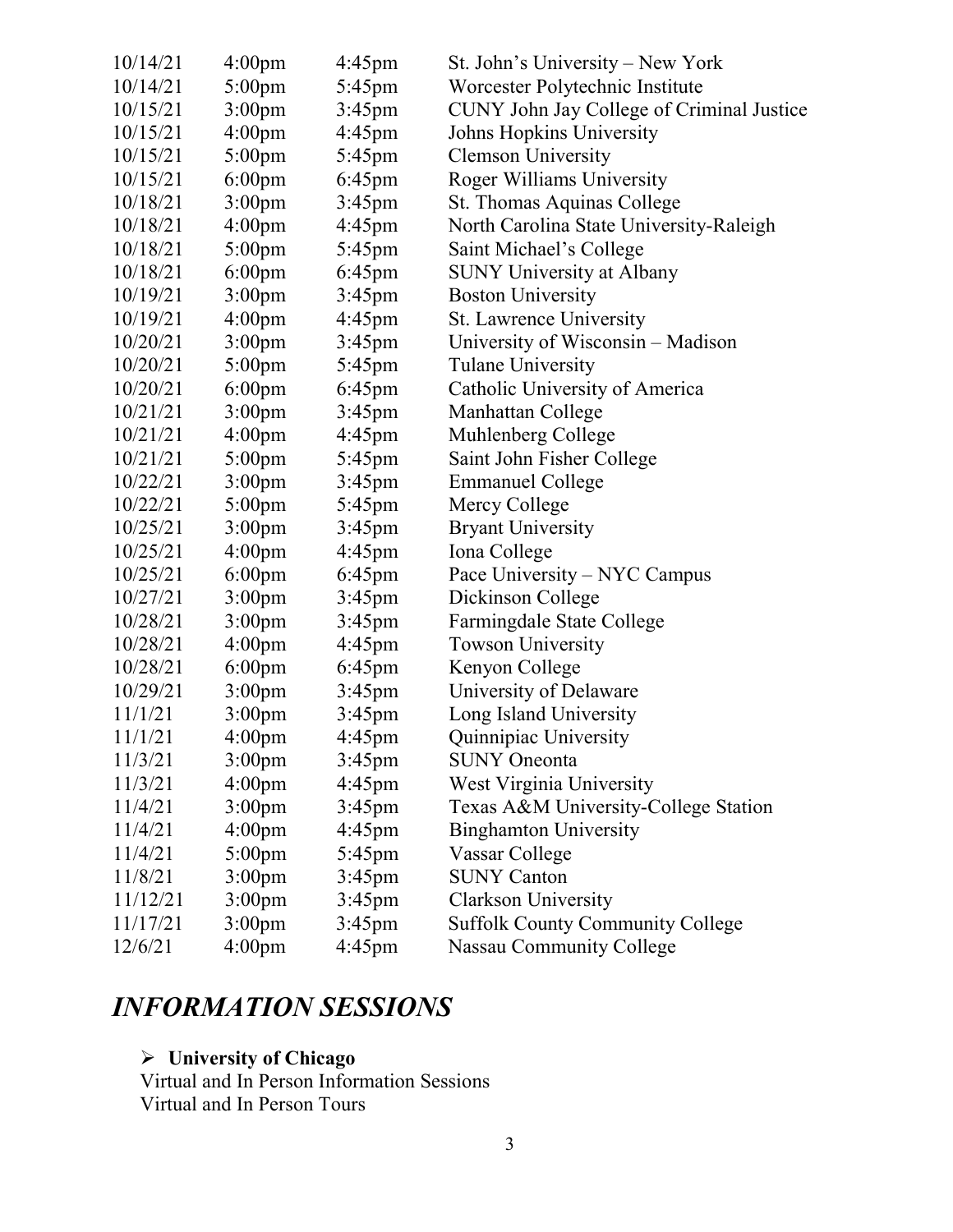For additional information visit<https://collegeadmissions.uchicago.edu/visit>

#### **SUNY Plattsburgh**

Representatives visiting Bohemia, East Meadow, East Northport, Garden City and Selden To register visit<https://apply.plattsburgh.edu/portal/long-island-appointments>

### **SUNY Upstate Virtual Info Sessions**

Radiation Therapy, UltraSound, Clinical Laboratory Sciences, Respiratory Therapy, Medical Imaging/Radiology, Virtual RN, Virtual Upstate Native Pre-Admission Workshop, Physical Therapy, 3+3 Doctor of Physical Therapy, Medical School Advisement Session For dates and additional information visit<https://engage.upstate.edu/portal/virtual-events>

#### **University of Massachusetts – Boston**

Preview Days – Most Saturdays during the Fall semester and Information Sessions/Campus Tours during the week For additional information visit<https://admissions.umb.edu/freshman-students>

### **University of Colorado**

In Person Information Sessions Friday, October 8 9:00am Friday, October 15 9:00am Friday, October 22 9:00am For additional information visit https://admission.du.edu/portal/friday at du

### **Tulane University at Nassau County Museum of Art**

Sunday, October 10 Register for 3:00pm at [https://apply.tulane.edu/register/?id=2770d0b6-8110-476a-953b-](https://apply.tulane.edu/register/?id=2770d0b6-8110-476a-953b-3b04905367bf)[3b04905367bf](https://apply.tulane.edu/register/?id=2770d0b6-8110-476a-953b-3b04905367bf) Register for 5:00pm at [https://apply.tulane.edu/register/?id=a1773573-4396-4de8-a08f-](https://apply.tulane.edu/register/?id=a1773573-4396-4de8-a08f-082916392484)[082916392484](https://apply.tulane.edu/register/?id=a1773573-4396-4de8-a08f-082916392484)

Several other programs are being offered also. For additional information visit<https://admission.tulane.edu/virtual-visiting>

#### **Stevenson University**

October 12 7:00pm – Marriott Melville To register visit [https://forms.office.com/Pages/ResponsePage.aspx?id=cZxZk1VoIkC6xRQdgING0bKH2neV](https://forms.office.com/Pages/ResponsePage.aspx?id=cZxZk1VoIkC6xRQdgING0bKH2neV6utHiT8svdE7fQNUN1NMR0lWSklYNEZaT1BCUFhGU1hUNEdFUy4u) [6utHiT8svdE7fQNUN1NMR0lWSklYNEZaT1BCUFhGU1hUNEdFUy4u](https://forms.office.com/Pages/ResponsePage.aspx?id=cZxZk1VoIkC6xRQdgING0bKH2neV6utHiT8svdE7fQNUN1NMR0lWSklYNEZaT1BCUFhGU1hUNEdFUy4u)

 **Bates, Davidson, Oberlin & Occidental – Virtual Consortium** Wednesday, 10/13 8:00 pm Tuesday, 10/26 8:00pm For additional information visit [https://connect.oberlin.edu/portal/consortium\\_student?utm\\_source=as\\_admissions&utm\\_medi](https://connect.oberlin.edu/portal/consortium_student?utm_source=as_admissions&utm_medium=email&utm_campaign=counselor) [um=email&utm\\_campaign=counselor](https://connect.oberlin.edu/portal/consortium_student?utm_source=as_admissions&utm_medium=email&utm_campaign=counselor)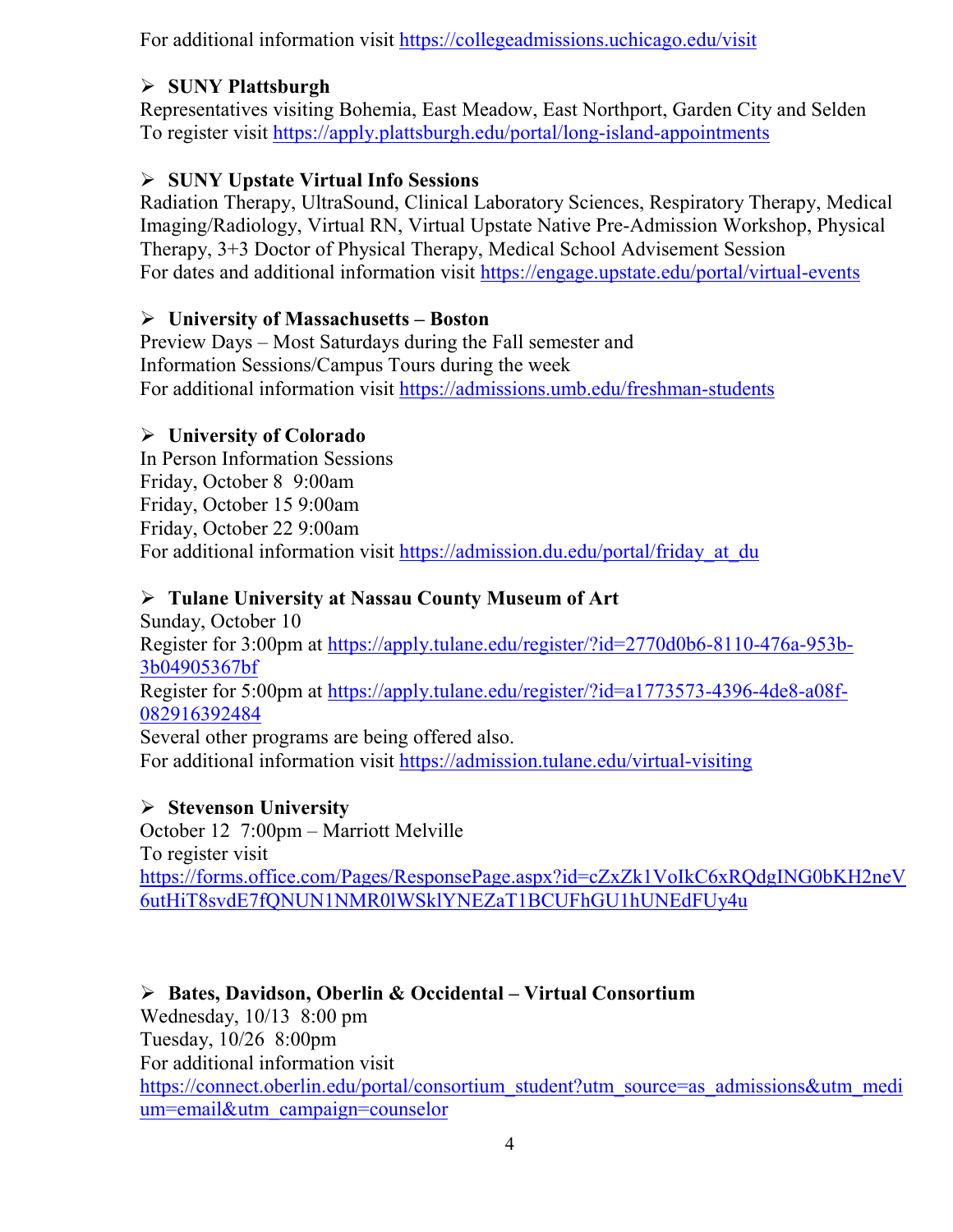#### **University of Virginia**

On-Site Information Sessions Friday, 10/15 11:30am – 1:00pm Virtual School of Architecture Information Session Wednesday, 12/1 6:00pm – 7:00pm For additional information and to register visit [https://www.arch.virginia.edu/events/ugrad](https://www.arch.virginia.edu/events/ugrad-info-sessions-and-tours-fall-2021)[info-sessions-and-tours-fall-2021](https://www.arch.virginia.edu/events/ugrad-info-sessions-and-tours-fall-2021)

#### **Exploring Educational Excellence – Virtual Information Sessions**

Brown University, Columbia University, Cornell University, Rice University, University of Chicago October 16 1:00pm November 3 1:00pm For additional information and to register visit<https://exploringeducationalexcellence.org/>

#### **CUNY Information Sessions**

 $10/19 - 4:00$ pm  $11/2 - 4:00$ pm For additional information visit <https://www.cuny.edu/admissions/undergraduate/welcomecenter/>

#### **Rensselaer Polytechnic Institute, Rochester Institute of Technology, Syracuse University and Union College – Virtual Information Session**

Thursday, October 21  $7:00 \text{pm} - 8:00 \text{pm}$ To register visit<https://join.rit.edu/register/?id=33db33e6-09f8-482a-849f-fc4ee22b1fc2>

#### **SCAD**

New York, NY Saturday, October 23 For additional information and to register visit [www.scad.edu/infosession](http://www.scad.edu/infosession)

#### **Columbia University, University of Chicago, University of Texas – Austin, University of Michigan, Yale University Joint Virtual Information Session**

Thursday, October 28  $7:00 \text{pm} - 8:00 \text{pm}$ For additional information visit

#### **Macaulay Honors College**

Thursday, November 4  $4:00 \text{pm} - 5:00 \text{pm}$  For additional information and to register visit [https://us02web.zoom.us/webinar/register/WN\\_-SHsGToCROS5k\\_upH1l7EQ](https://us02web.zoom.us/webinar/register/WN_-SHsGToCROS5k_upH1l7EQ)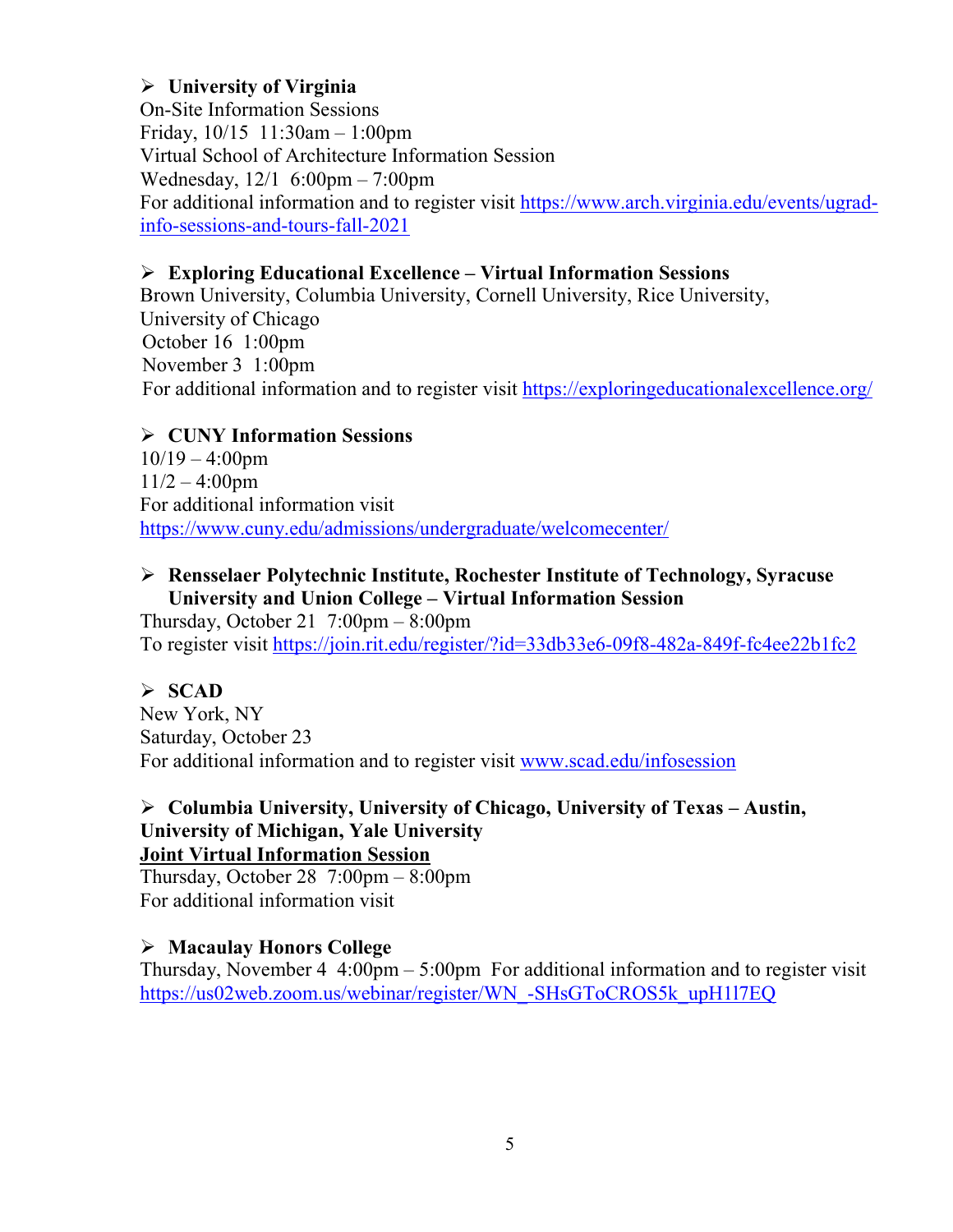# *OPEN HOUSES*

#### **The Cooper Union**

 $\triangleright$  Irwin S. Chanin School of Architecture School of Art Albert Nerken School of Engineering Various dates and programs offered. For additional information visit [www.connect.cooper.edu/portal/cooper-events](http://www.connect.cooper.edu/portal/cooper-events)

#### **SUNY Geneseo**

In Person October 9 November 11 For additional information visit <https://www.geneseo.edu/admissions/virtual-fall-open-house>

#### **SUNY Brockport**

October 9 November 13 Register today at [www.apply.brockport.edu/portal/openhouse2021](http://www.apply.brockport.edu/portal/openhouse2021)

### **Montclair State University**

Sunday, October 10 Sunday, November 17 For additional information and to register visit<https://www.montclair.edu/admissions/visit-us/>

# **SUNY Cortland**

Monday, October 11 Thursday, November 11 To learn more and register visit [www.cortland.edu/visit](http://www.cortland.edu/visit)

#### **Mitchell College**

October 11 November 13 For additional information and to register visit <https://www.mitchell.edu/visit-us/>

 **Brooklyn College** Honors College Virtual Open House Wednesday, 10/13 6:00pm via zoom Register in advance by October 11 <https://us02web.zoom.us/meeting/register/tZ0vce6spzIiHde6H47jTYKmH8YR8RdHI9Hf>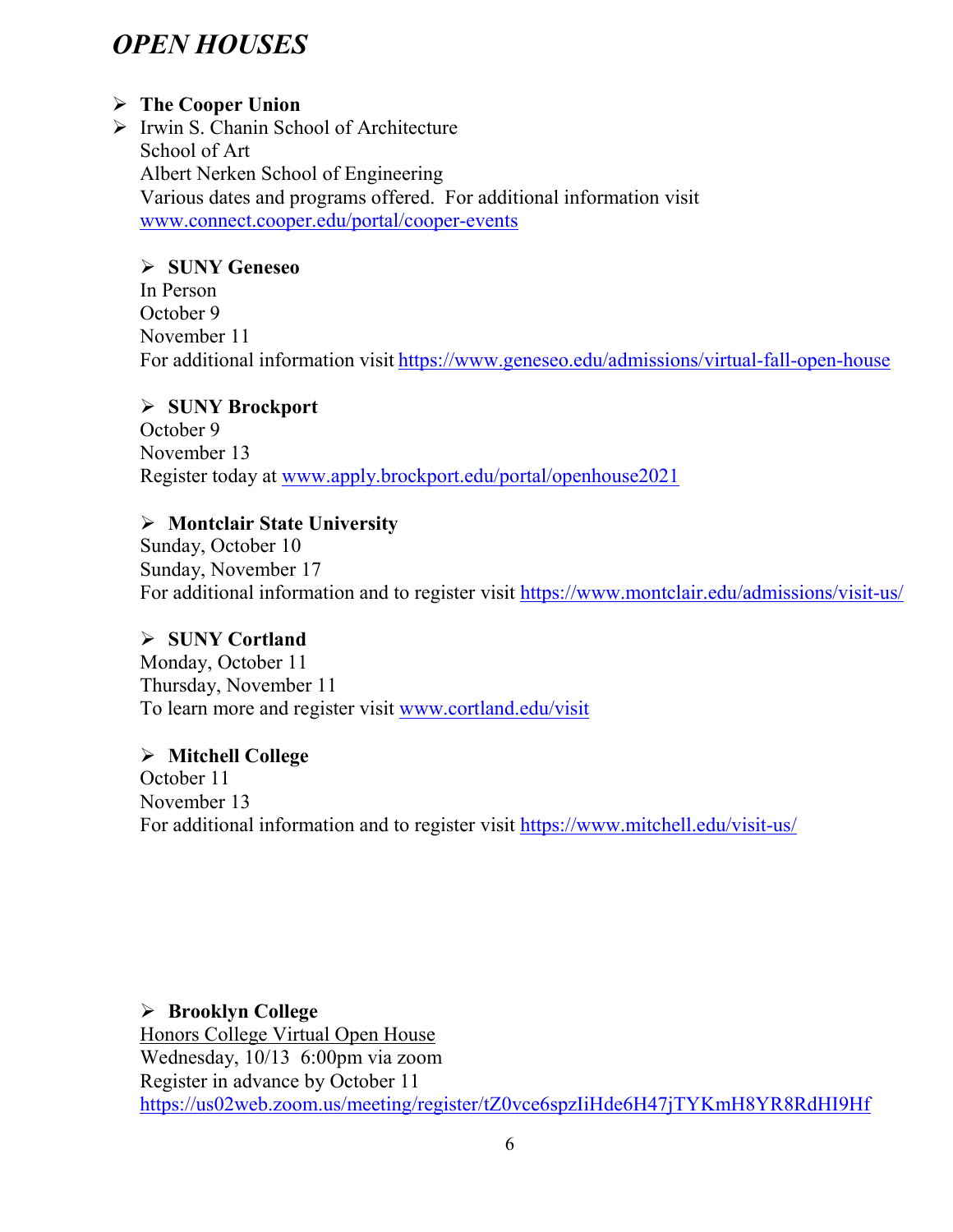Scholars College Virtual Open House Thursday, 10/28 6:00pm via zoom Register in advance by October 26 <https://us02web.zoom.us/meeting/register/tZwvduCspz0tHN0xkrU85x-uRIiXZV5UDFHi>

#### **Colgate University – Colgate in Focus Virtual Open House**

Saturday, October 16 1:00pm – 4:00pm For additional information visit<https://www.colgate.edu/admission-aid/visit/colgate-focus>

#### **Daemen College**

Saturday, October 16 9:00am – 1:00pm For additional information visit [www.daemen.edu/openhouse](http://www.daemen.edu/openhouse)

#### **University of Massachusetts – Boston**

Virtual Open House Saturday, October 16 For additional information visit<https://admissions.umb.edu/freshman-students>

#### **St. Joseph's College of Maine**

Saturday, October 16 Saturday, October 30 For additional information visit [www.sjcme.edu/admissions](http://www.sjcme.edu/admissions) 

#### **Champlain College**

October 16 9:00am – 3:00pm November 6 9:00am – 3:00pm Register at [www.champlain.edu/foh](http://www.champlain.edu/foh)

#### **American International College**

Saturday, October 16 9:00am – 12:00pm Saturday, November 13 10:00am – 1:00pm To register visit [www.aic.edu/oh](http://www.aic.edu/oh)

#### **Bucknell University**

Saturday, October 16 8:30am – 3:00pm Saturday, November 13 8:30am – 3:00pm Virtual visits available also For additional information visit [https://www.bucknell.edu/meet-bucknell/plan-visit/open](https://www.bucknell.edu/meet-bucknell/plan-visit/open-houses/fall-open-houses)[houses/fall-open-houses](https://www.bucknell.edu/meet-bucknell/plan-visit/open-houses/fall-open-houses)

 **Suffolk University** October 17 & 31 Visit [www.Suffolk.edu/openhouse](http://www.suffolk.edu/openhouse) for additional information

#### **University of Dayton**

Sunday, October 17 Sunday, November 7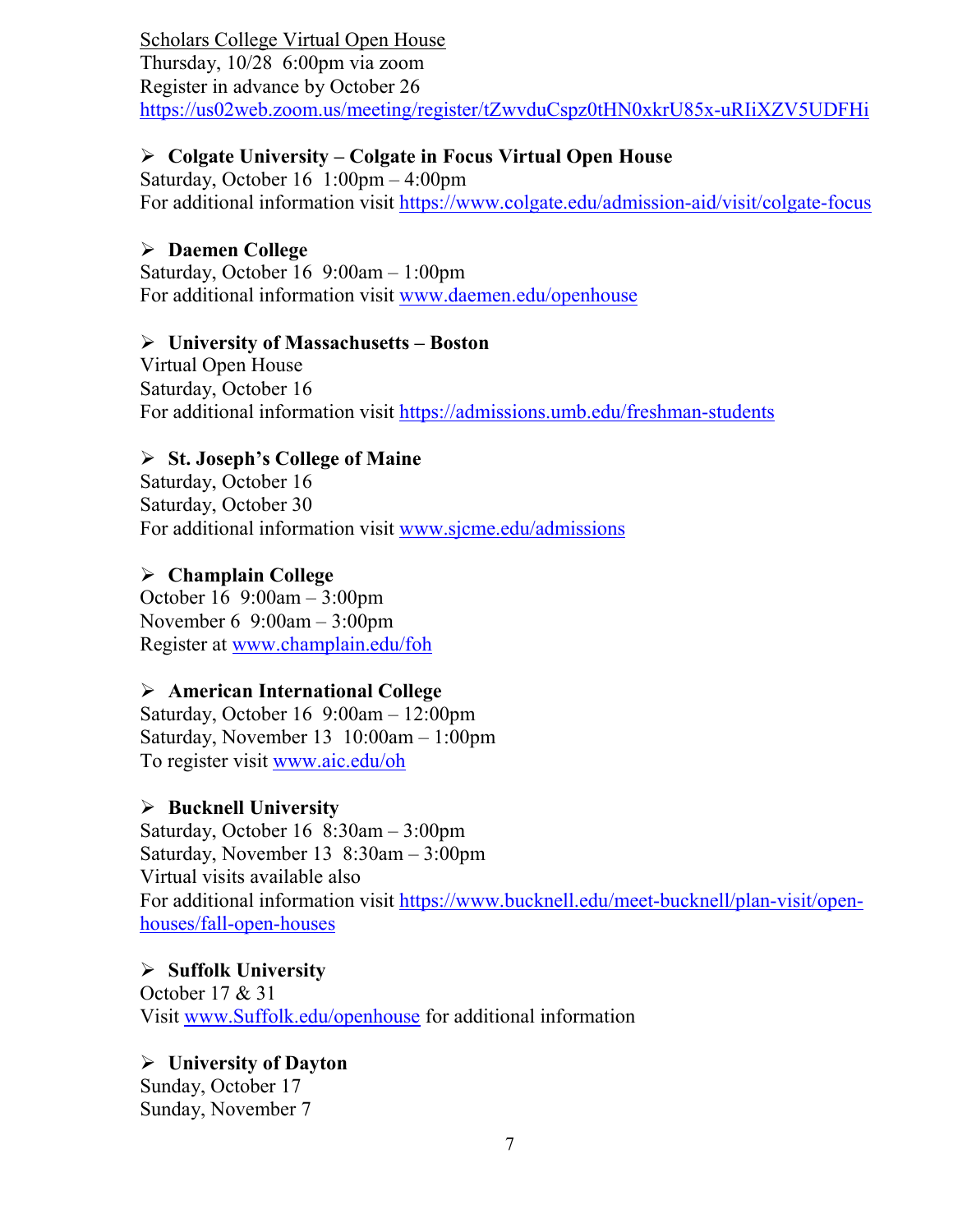For additional information visit [www.admission.udayton.edu/openhouse](http://www.admission.udayton.edu/openhouse)

### **Macaulay Honors College**

October 18 5:00pm – 6:00pm For additional information and to register visit [https://macaulay.cuny.edu/calendar-of](https://macaulay.cuny.edu/calendar-of-events/open-house-101821/?utm_source=High+School+Counselors&utm_campaign=c145c529bc-EMAIL_CAMPAIGN_2019_03_28_06_21_COPY_01&utm_medium=email&utm_term=0_351ca1f759-c145c529bc-75288685)[events/open-house-](https://macaulay.cuny.edu/calendar-of-events/open-house-101821/?utm_source=High+School+Counselors&utm_campaign=c145c529bc-EMAIL_CAMPAIGN_2019_03_28_06_21_COPY_01&utm_medium=email&utm_term=0_351ca1f759-c145c529bc-75288685)[101821/?utm\\_source=High+School+Counselors&utm\\_campaign=c145c529bc-](https://macaulay.cuny.edu/calendar-of-events/open-house-101821/?utm_source=High+School+Counselors&utm_campaign=c145c529bc-EMAIL_CAMPAIGN_2019_03_28_06_21_COPY_01&utm_medium=email&utm_term=0_351ca1f759-c145c529bc-75288685)[EMAIL\\_CAMPAIGN\\_2019\\_03\\_28\\_06\\_21\\_COPY\\_01&utm\\_medium=email&utm\\_term=0\\_3](https://macaulay.cuny.edu/calendar-of-events/open-house-101821/?utm_source=High+School+Counselors&utm_campaign=c145c529bc-EMAIL_CAMPAIGN_2019_03_28_06_21_COPY_01&utm_medium=email&utm_term=0_351ca1f759-c145c529bc-75288685) [51ca1f759-c145c529bc-75288685](https://macaulay.cuny.edu/calendar-of-events/open-house-101821/?utm_source=High+School+Counselors&utm_campaign=c145c529bc-EMAIL_CAMPAIGN_2019_03_28_06_21_COPY_01&utm_medium=email&utm_term=0_351ca1f759-c145c529bc-75288685)

# **Brooklyn College**

Wednesday, 10/20 5:00pm – School of Education Wednesday, 10/27 5:00pm – School of Natural Behavioral Sciences Wednesday, 10/27 5:00pm – Murray Koppelman School of Business For additional information and to register visit <http://www.brooklyn.cuny.edu/web/admissions/freshmen/events/openhouse.php>

### **James Madison University**

October 23 - Virtual November 13 – On Campus For additional information visit [www.jmu.edu/openhouses](http://www.jmu.edu/openhouses)

# **SUNY Plattsburgh**

Saturday, October 23 Saturday, November 13 For additional information visit<https://www.plattsburgh.edu/admissions/visit/open-house.html>

#### **SUNY Canton**

October 23, 30 November 13 For more information and to register visit [www.canton.edu/openhouse/](http://www.canton.edu/openhouse/)

#### **SUNY Morrisville**

October 23 November 13 December 4 For additional information visit [www.morrisville.edu/open-house](http://www.morrisville.edu/open-house)

 **St. Joseph's College** Sunday, October 24 10:00am For additional information call 631-687-4500 and to register visit <https://liadmissions.sjcny.edu/register/?id=5a8118da-f275-4157-9a37-2bd2d4b2bca2>

# **FIT – Virtual Open House**

Sunday, October 24 1:00pm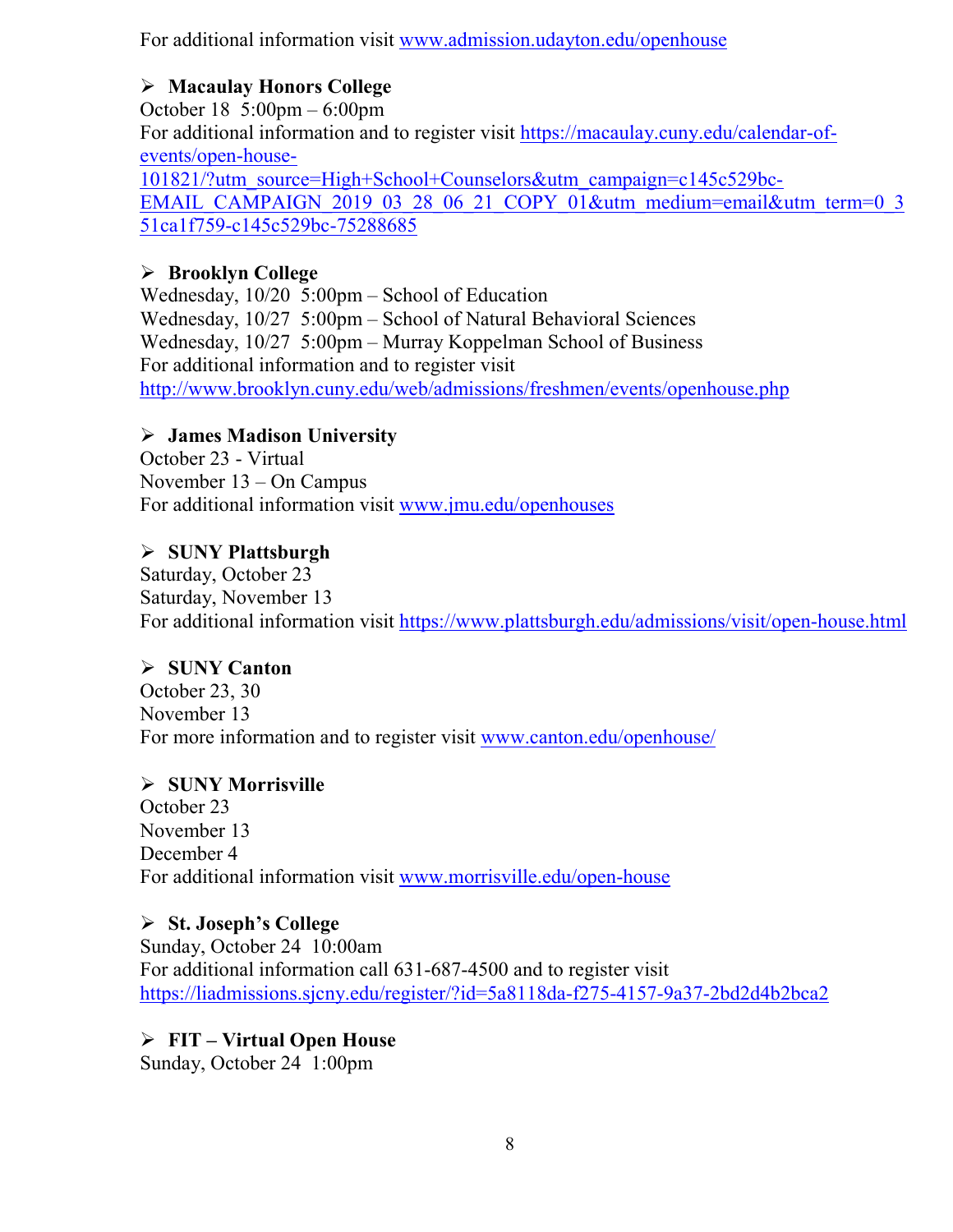#### For additional information and to register visit

[https://fitnyc.askadmissions.net/Portal/EI/ViewDetails?gid=623577d4fc98ac55b04c8aa4a010](https://fitnyc.askadmissions.net/Portal/EI/ViewDetails?gid=623577d4fc98ac55b04c8aa4a010c92320fb38) [c92320fb38](https://fitnyc.askadmissions.net/Portal/EI/ViewDetails?gid=623577d4fc98ac55b04c8aa4a010c92320fb38)

#### **Manhattan College**

Sunday, October 24 Noon – 3:00pm Register today at [www.apply.manhattan.edu/register/openhouse21](http://www.apply.manhattan.edu/register/openhouse21) 

#### **LeMoyne College**

Sunday, 10/24 10:00am Sunday, 11/7 10:00am For additional information visit<https://lemoyne.edu/Events/Open-House>

#### **University of Scranton**

October 24 November 7 For additional information visit [www.scranton.edu/openhouse](http://www.scranton.edu/openhouse)

#### **SUNY Potsdam**

Saturday, October 30 Saturday, November 13 For additional information visit [www.potsdam.edu](http://www.potsdam.edu/)

#### **Nichols College**

Sunday, 11/7 9:00am – 2:00pm For additional information and to register visit [www.nichols.edu/admission](http://www.nichols.edu/admission)

#### **York College – Virtual**

Sunday, 11/7 11:00am – 1:00pm School of Arts & Sciences Sunday, 11/14 11:00am – 1:00pm School of Business & Information Systems Sunday, 11/21 11:00am – 1:00pm School of Health Sciences & Professional Programs For additional information and to register visit <https://www.york.cuny.edu/admissions/openhouse>

#### **Eckerd College**

Monday, 11/8 8:00am – 11:30am On Campus Open House For additional information visit<https://www.eckerd.edu/admissions/open-house/>

#### **Niagara University**

Many open house dates and various programs available in person and on-line. For a complete listing visit [https://apply.niagara.edu/portal/admission](https://apply.niagara.edu/portal/admission-events?utm_source=slate&utm_medium=email&utm_campaign=usnews_hs_email)[events?utm\\_source=slate&utm\\_medium=email&utm\\_campaign=usnews\\_hs\\_email](https://apply.niagara.edu/portal/admission-events?utm_source=slate&utm_medium=email&utm_campaign=usnews_hs_email)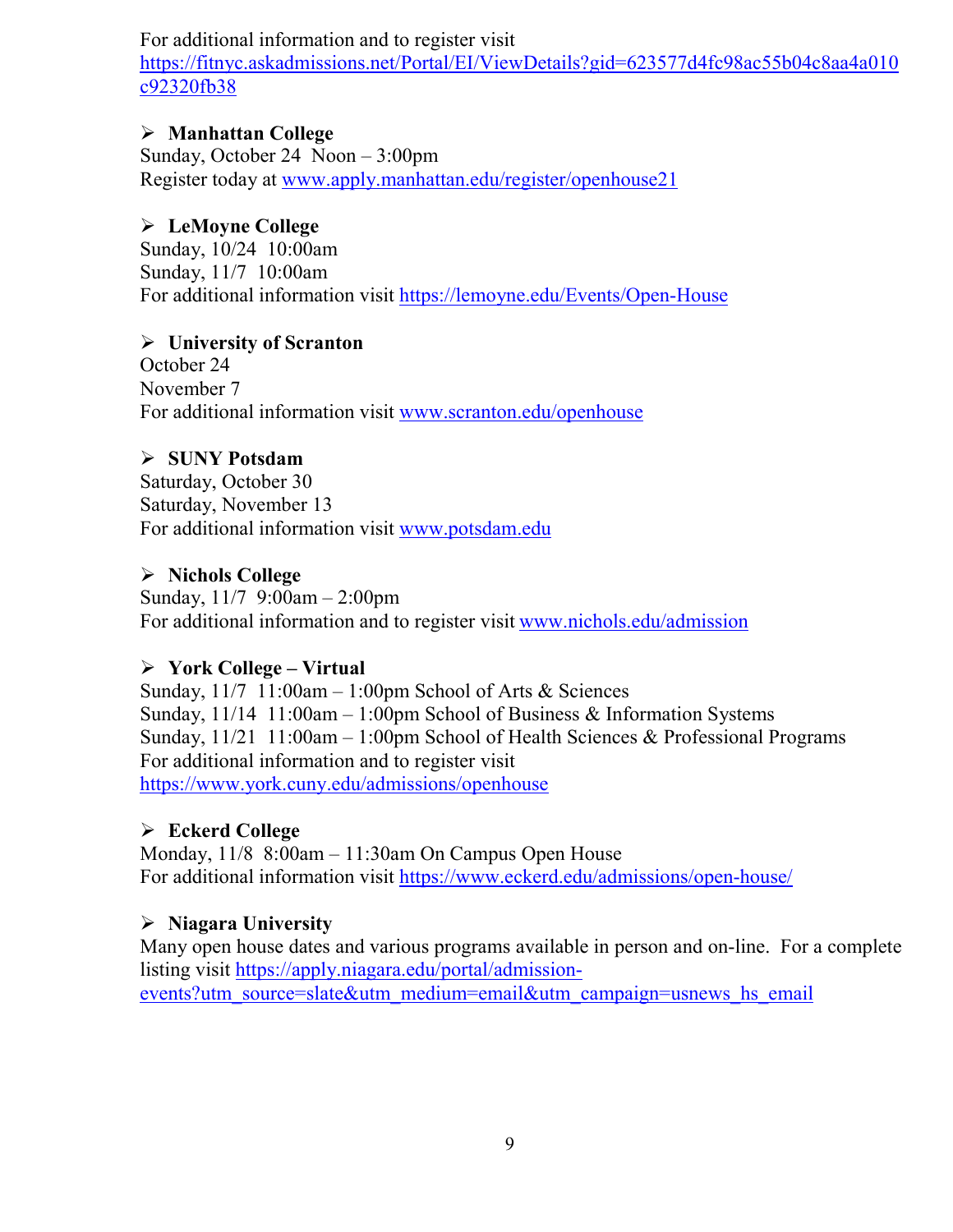# *VIRTUAL COLLEGE CAMPUS TOURS*

- $\triangleright$  Many colleges have registered with the following websites to provide students and families with virtual campus tours. Be sure to check them out!
	- o [www.campustours.com](http://www.campustours.com/)
	- o [www.youvisit.com](http://www.youvisit.com/)
	- o [www.ecampustours.com](http://www.ecampustours.com/)

# *COLLEGE FAIRS/SPECIAL PROGRAMS*

### **SUNY Plattsburgh**

October 16 – Financial Aid Presentation For additional information visit [https://apply.plattsburgh.edu/portal/virtual-finaid](https://apply.plattsburgh.edu/portal/virtual-finaid-presentations)[presentations](https://apply.plattsburgh.edu/portal/virtual-finaid-presentations) Weekday and Saturday Campus Tours and Presentations offered For additional information visit<https://apply.plattsburgh.edu/portal/campus-presentations>

#### **SUNY: EOP Information Sessions**

Thursday, October 21 3pm, [https://engage.suny.edu/portal/eop\\_sessions?id=1297af32-544c-](https://engage.suny.edu/portal/eop_sessions?id=1297af32-544c-4123-b218-90ea56280e3f)[4123-b218-90ea56280e3f](https://engage.suny.edu/portal/eop_sessions?id=1297af32-544c-4123-b218-90ea56280e3f)

Thursday, November 4 3pm, [https://engage.suny.edu/portal/eop\\_sessions?id=d476f4f0-9eb5-](https://engage.suny.edu/portal/eop_sessions?id=d476f4f0-9eb5-4eee-8515-0e5fabf155ee) [4eee-8515-0e5fabf155ee](https://engage.suny.edu/portal/eop_sessions?id=d476f4f0-9eb5-4eee-8515-0e5fabf155ee)

Thursday, November 18 3pm, [https://engage.suny.edu/portal/eop\\_sessions?id=3ec34301](https://engage.suny.edu/portal/eop_sessions?id=3ec34301-e061-4f4e-b1db-333b64ef5fc1) [e061-4f4e-b1db-333b64ef5fc1](https://engage.suny.edu/portal/eop_sessions?id=3ec34301-e061-4f4e-b1db-333b64ef5fc1)

Thursday, December 16 3pm, [https://engage.suny.edu/portal/eop\\_sessions?id=9d71e98e-](https://engage.suny.edu/portal/eop_sessions?id=9d71e98e-68b1-421c-8fbe-6b90915ba08d)[68b1-421c-8fbe-6b90915ba08d](https://engage.suny.edu/portal/eop_sessions?id=9d71e98e-68b1-421c-8fbe-6b90915ba08d)

#### **SUNY: Culturally Diverse Programs at SUNY Information Session**

Thursday, October 21 4:30pm, [https://engage.suny.edu/register/?id=bf46614b-131b-47c2-](https://engage.suny.edu/register/?id=bf46614b-131b-47c2-8974-ea08fccb2756) [8974-ea08fccb2756](https://engage.suny.edu/register/?id=bf46614b-131b-47c2-8974-ea08fccb2756)

#### **SUNY: How to Apply to SUNY**

Wednesday, October 27 5:30pm, https://engage.suny.edu/portal/how to apply?id=3ee30a29[e9ad-4d99-a525-2ccdd77762ae](https://engage.suny.edu/portal/how_to_apply?id=3ee30a29-e9ad-4d99-a525-2ccdd77762ae)

 **SUNY: Hey Sports Fans!** Learn about degree options for sports-related careers. Thursday, November 4 6:30pm, [https://engage.suny.edu/register/?id=cdd64ada-ab61-4be4-](https://engage.suny.edu/register/?id=cdd64ada-ab61-4be4-9b60-c24c1746a541) [9b60-c24c1746a541](https://engage.suny.edu/register/?id=cdd64ada-ab61-4be4-9b60-c24c1746a541)

**SUNY: Which SUNY are you?**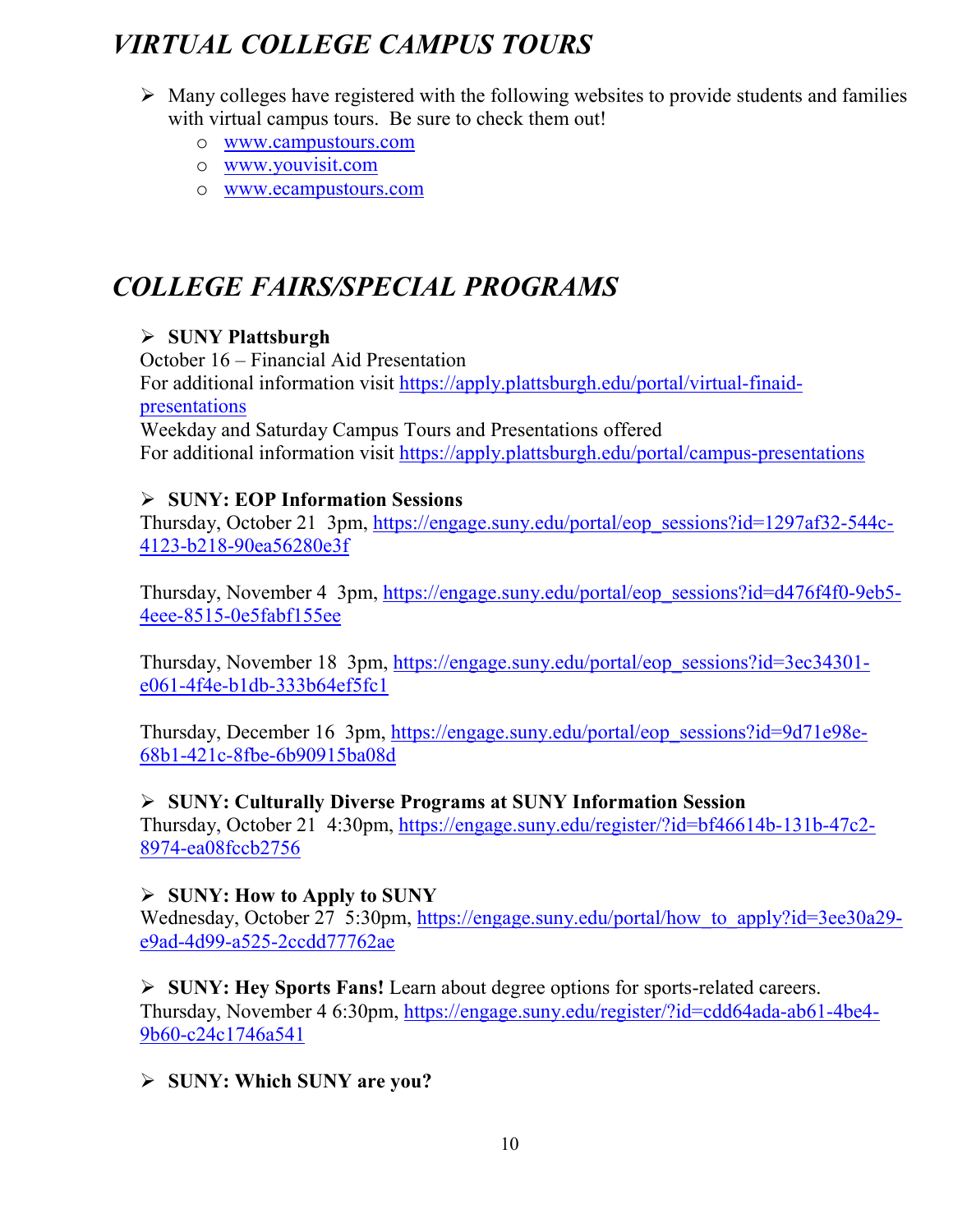Wednesday, November 17 5:30pm,

[https://engage.suny.edu/portal/which\\_suny\\_virtual?id=76941883-6783-43ee-8d5c](https://engage.suny.edu/portal/which_suny_virtual?id=76941883-6783-43ee-8d5c-a7f8d04633ab)[a7f8d04633ab](https://engage.suny.edu/portal/which_suny_virtual?id=76941883-6783-43ee-8d5c-a7f8d04633ab)

Wednesday, December 15 5:30pm,

[https://engage.suny.edu/portal/which\\_suny\\_virtual?id=1622a0c7-8128-4cd8-b040](https://engage.suny.edu/portal/which_suny_virtual?id=1622a0c7-8128-4cd8-b040-a0702589af91) [a0702589af91](https://engage.suny.edu/portal/which_suny_virtual?id=1622a0c7-8128-4cd8-b040-a0702589af91)

#### **SUNY Virtual College Fairs**

Sunday, October 17 1-3pm,<https://app.brazenconnect.com/a/suny/e/NBvLb>

#### **Tufts University**

#### **Diversity, Equity, Inclusion & Justice – DEIJ and Anti Racism Work at Tufts** Tuesday, October 12 5:00 pm - 6:00pm

For additional information visit [https://ugrad.admissions.tufts.edu/register/?id=3d11097c-](https://ugrad.admissions.tufts.edu/register/?id=3d11097c-3b95-46de-8828-57ca9035d433)[3b95-46de-8828-57ca9035d433](https://ugrad.admissions.tufts.edu/register/?id=3d11097c-3b95-46de-8828-57ca9035d433)

#### **Vassar College**

#### **Rooted: Community at Vassar**

Rooted is an **on-campus event** that will allow students and their families to explore the many ways Vassar builds a diverse community and a sense of belonging. The program will include dean and student panels, time to connect with campus resources, and student led tours. Saturday, October 10 1:00pm – 4:30pm

For additional information visit<https://www.vassar.edu/admissions/apply/diversity/rooted>

#### **Bucknell University**

This virtual program is designed to afford students from traditionally underrepresented groups, an opportunity to engage with current students for small group discussions  $\&$  activities, meet and interact with Bucknell faculty, learn from admissions how to prepare your Bucknell application, explore Bucknell resources. Apply for this competitive program as limited spaces available. For additional information and to apply visit [https://www.bucknell.edu/meet](https://www.bucknell.edu/meet-bucknell/plan-visit/camps-conferences-visit-programs/journey-bucknell)[bucknell/plan-visit/camps-conferences-visit-programs/journey-bucknell](https://www.bucknell.edu/meet-bucknell/plan-visit/camps-conferences-visit-programs/journey-bucknell) Priority application deadline is Monday, 10/11

**Columbia University – Virtual Introduction to Multicultural Life at Columbia, NY**

October 18 7:00pm – 8:15pm For additional information and to register visit <https://apply.college.columbia.edu/register/introNY>

#### **Drexel University**

Crafting Your Portfolio For College Success Wednesday, October 20 6:00pm – 7:00pm Exploring Your Academic Interests Wednesday, November 17 6:00pm – 7:00pm For additional information visit [https://drexel.edu/undergrad/visit/webinars?utm\\_source=slate&utm\\_medium=email&utm\\_ca](https://drexel.edu/undergrad/visit/webinars?utm_source=slate&utm_medium=email&utm_campaign=app-prep-wkshp-counselors-gen) [mpaign=app-prep-wkshp-counselors-gen](https://drexel.edu/undergrad/visit/webinars?utm_source=slate&utm_medium=email&utm_campaign=app-prep-wkshp-counselors-gen)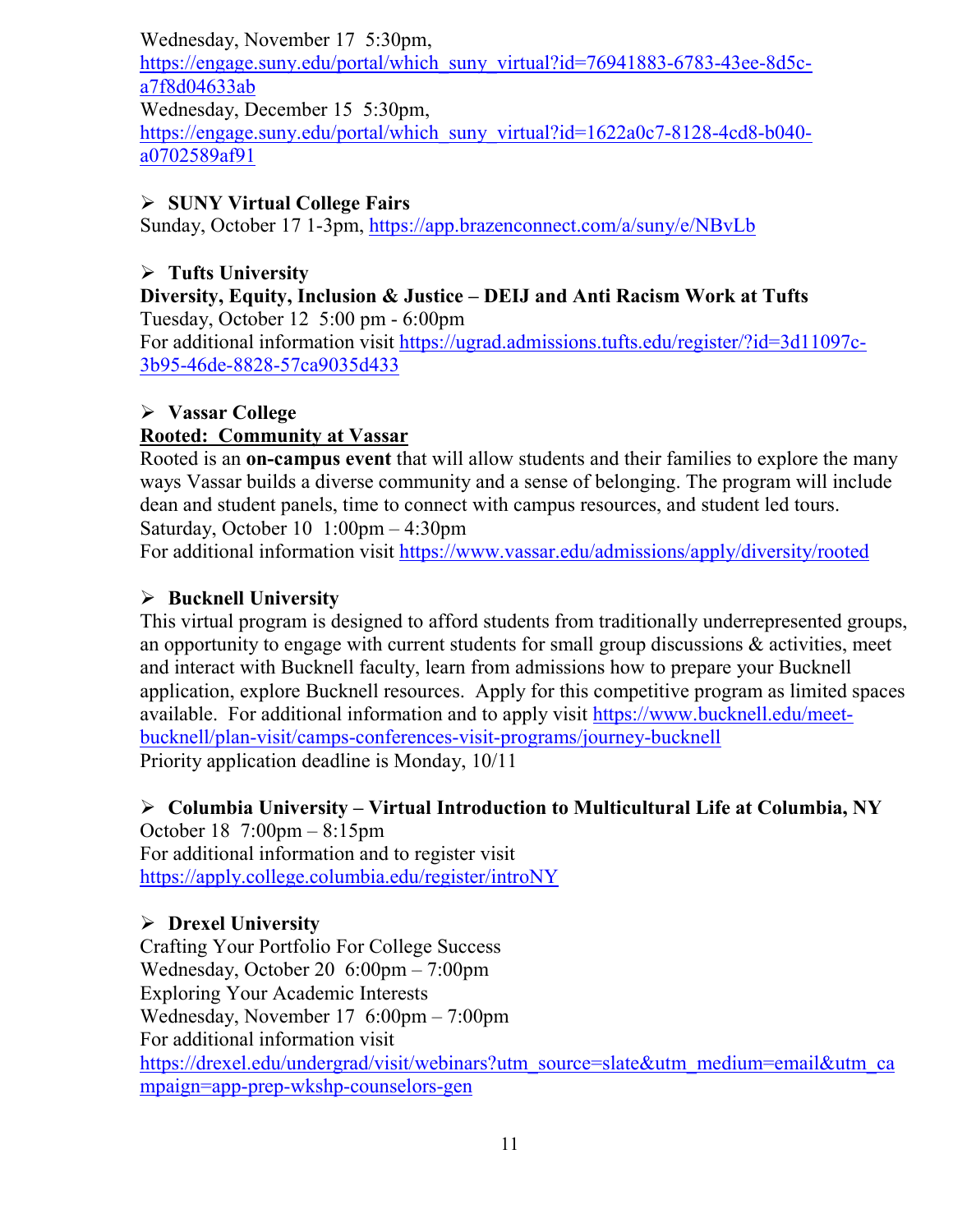### **Alpha Phi Alpha/Eta Theta Lambda – HBCU Virtual College Tour**

Saturday, October 23 Saturday, October 30 For additional information and to register visit [www.etleducationfoundation.org](http://www.etleducationfoundation.org/)

#### **Bentley College – Falcon Diversity Day**

Saturday, October 23 8:30am – 3:00pm Register at [https://ugadmission.bentley.edu/register/falcon-diversity by October 18](https://ugadmission.bentley.edu/register/falcon-diversity%20by%20October%2018)

#### **Davidson College**

October  $24 - 25$ 

Virtual college visit for historically excluded racial & ethnic groups who are first to attend college and students from rural or low-income backgrounds. For additional information visit [https://www.davidson.edu/admission-and-financial](https://www.davidson.edu/admission-and-financial-aid/visit/access-davidson)[aid/visit/access-davidson](https://www.davidson.edu/admission-and-financial-aid/visit/access-davidson)

#### **Oberlin College & Conservatory**

Apply to the Fall Multicultural Visit Program for an all-expenses-paid trip to Oberlin College. October 28 – 30 (In Person) Application deadline 10/11 November 4 – 6 (In Person) Application deadline 10/11 December  $1 - 3$  (Virtual) No application deadline For additional information and to apply visit [https://connect.oberlin.edu/register/mvpapp\\_2021](https://connect.oberlin.edu/register/mvpapp_2021)

# *FINANCIAL AID/SCHOLARSHIPS*

# *CSS PROFILE (AVAILABLE 10/1/2021)*

 $\triangleright$  If one of your colleges requires the CSS Profile, you must complete the profile online via [www.collegeboard.org](http://www.collegeboard.org/). The Profile assists colleges in awarding private scholarships and grants. The Profile can only be accessed online.

#### *FAFSA Free Application for Federal Student Aid- (AVAILABLE 10/1/2021)*

- $\triangleright$  The FAFSA is the form used by all two- and four-year colleges, universities and career schools for the awarding of [federal student aid](http://studentaid.ed.gov/students/publications/student_guide/2010-2011/english/typesofFSA_grants.htm) and most state and college aid. Students should apply as soon as possible online via [www.fafsa.gov.](http://www.fafsa.gov/)
- Sign up for your **Federal Student Aid ID # NOW! Both Students and Parents need to have an FSA ID**. Visit [www.fsaid.ed.gov](http://www.fsaid.ed.gov/) to do so.
- **SUNY Suffolk Financial Aid Workshops – Several Dates Offered** For additional information and to register visit [https://forms.office.com/Pages/ResponsePage.aspx?id=rvKh7TI4jU6EyKUMKpxiL9ODN](https://forms.office.com/Pages/ResponsePage.aspx?id=rvKh7TI4jU6EyKUMKpxiL9ODNjm6hwZPo-wgbVOqGKBUMjAzWlFKQUxYMUpCVjBHRkJJOEU1TEhNUi4u) [jm6hwZPo-wgbVOqGKBUMjAzWlFKQUxYMUpCVjBHRkJJOEU1TEhNUi4u](https://forms.office.com/Pages/ResponsePage.aspx?id=rvKh7TI4jU6EyKUMKpxiL9ODNjm6hwZPo-wgbVOqGKBUMjAzWlFKQUxYMUpCVjBHRkJJOEU1TEhNUi4u)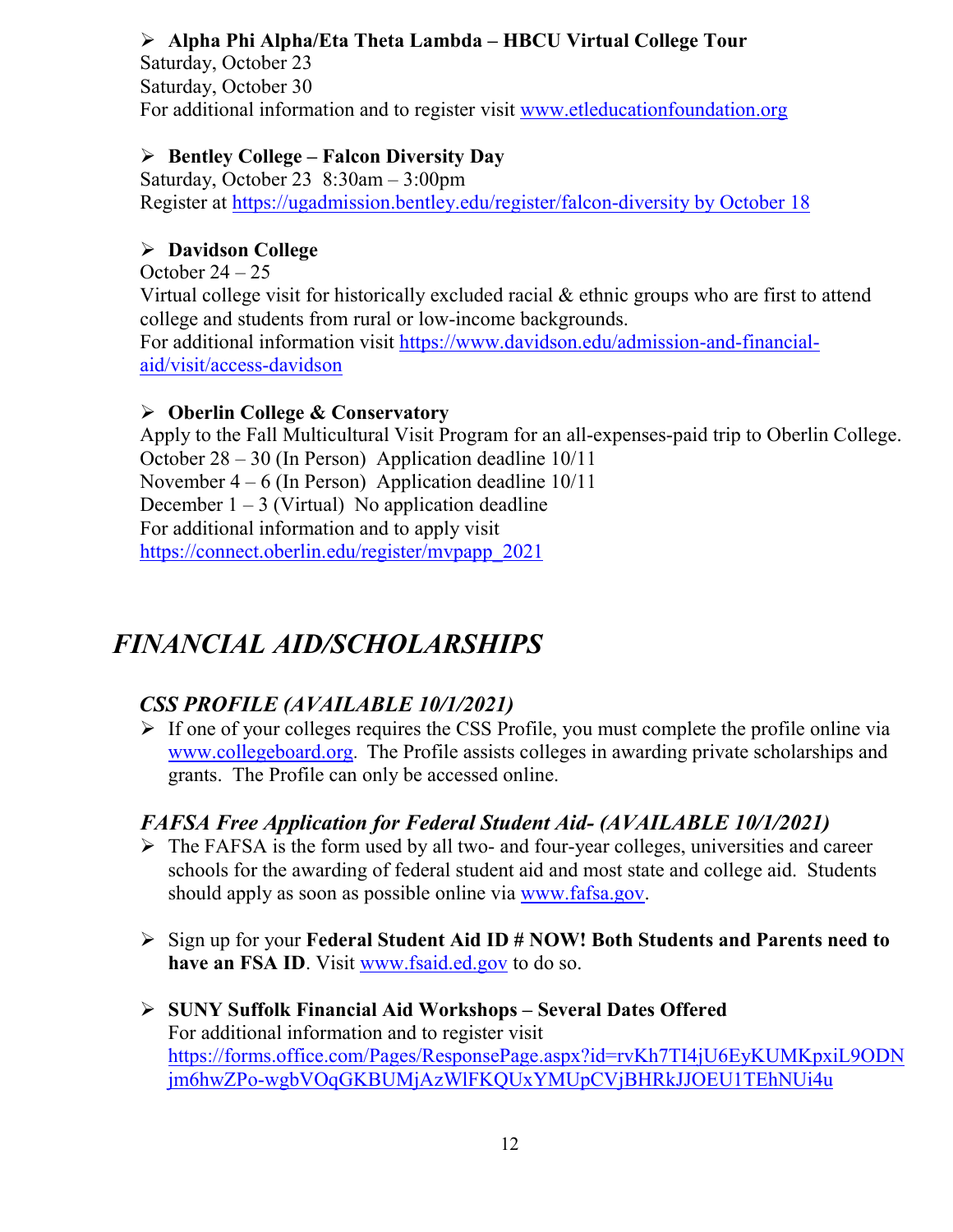#### **SUNY FAFSA Completion Workshops**

- Time for Completion Tuesdays, November 9 6pm, [https://engage.suny.edu/register/?id=8a77ccff-35a6-4b3f-9f43-](https://engage.suny.edu/register/?id=8a77ccff-35a6-4b3f-9f43-6b4be5c28b19) [6b4be5c28b19](https://engage.suny.edu/register/?id=8a77ccff-35a6-4b3f-9f43-6b4be5c28b19)
- Time for Completion Tuesdays, November 16 6pm, [https://engage.suny.edu/register/?id=06fb703c-3cb5-476c-a5a1-](https://engage.suny.edu/register/?id=06fb703c-3cb5-476c-a5a1-37e73708f764) [37e73708f764](https://engage.suny.edu/register/?id=06fb703c-3cb5-476c-a5a1-37e73708f764)
- Time for Completion Tuesdays, November 23 6pm, [https://engage.suny.edu/register/?id=0cbd30b4-9963-4a5e-b449-](https://engage.suny.edu/register/?id=0cbd30b4-9963-4a5e-b449-679227431bde) [679227431bde](https://engage.suny.edu/register/?id=0cbd30b4-9963-4a5e-b449-679227431bde)
- Tiempo para completar tu solicitud para ayuda financier, November 30 6pm, [https://engage.suny.edu/register/?id=dcae4277-8088-4102-9693](https://engage.suny.edu/register/?id=dcae4277-8088-4102-9693-e6bebf732455) [e6bebf732455](https://engage.suny.edu/register/?id=dcae4277-8088-4102-9693-e6bebf732455)

### **SUNY Financial Aid Information Sessions**

• Talk About Financial Aid-in Spanish, Tuesday October 19 6pm, [https://engage.suny.edu/portal/financial\\_aid\\_sessions\\_virtual?id=c660ab2f-](https://engage.suny.edu/portal/financial_aid_sessions_virtual?id=c660ab2f-7659-43e8-a299-617d10fca127)[7659-43e8-a299-617d10fca127](https://engage.suny.edu/portal/financial_aid_sessions_virtual?id=c660ab2f-7659-43e8-a299-617d10fca127) 

#### **Scholarships.com**

Register today at [www.scholarships.com](http://www.scholarships.com/) to receive **FREE** scholarship information

#### **Fastweb.com**

Register today at [www.fastweb.com](http://www.fastweb.com/) to receive **FREE** scholarship information.

#### **My College Dollars**

Register today at [www.mycollegedollars.com](http://www.mycollegedollars.com/) to receive **FREE** scholarship information.

#### **Scholarships**

 Visit the websites below for scholarship opportunities: [www.connections101.com](http://www.connections101.com/) [www.scholarships4students.com](http://www.scholarships4students.com/) [www.fastweb.com](http://www.fastweb.com/) [www.scholarshipexperts.com](http://www.scholarshipexperts.com/) [www.scholarships.com](http://www.scholarships.com/) [www.finaid.org](http://www.finaid.org/)

#### **NYS Regents Awards for Children of Deceased and Disabled Veterans**

Provides \$450 per year to students whose parent(s) served in the U.S. Armed Forces during specified periods of war or national emergency and, as a result of service, either died, suffered a 40% or more disability, was classified as missing in action, or was a prisoner of war. The veteran must currently be a New York State resident or have been a New York State resident at the time of death or classification as missing in action. For additional information visit<https://www.hesc.ny.gov/pay-for-college/military-corner.html>

# **NYS Military Enhanced Recognition Incentive and Tribute (MERIT)**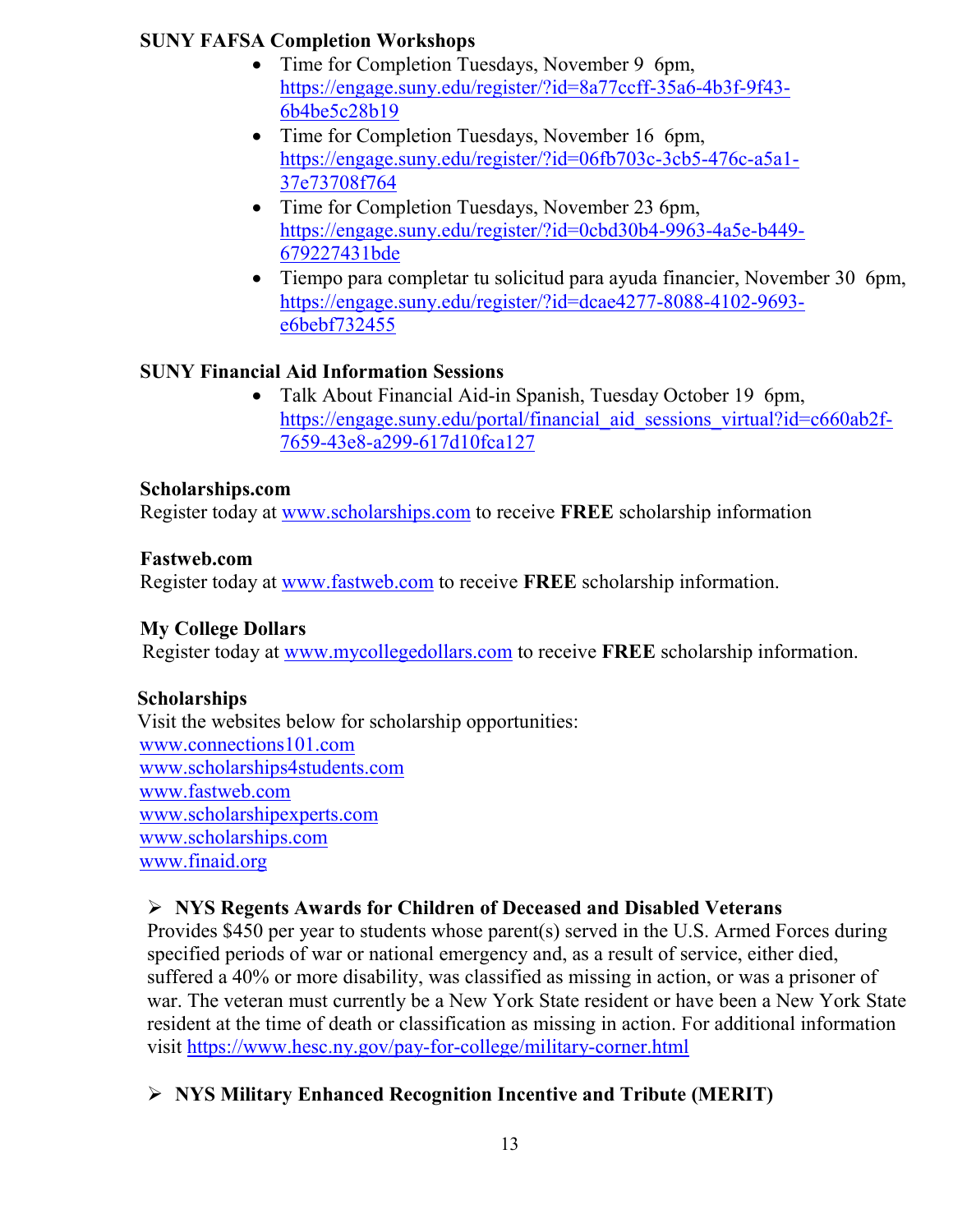The Military Enhanced Recognition Incentive and Tribute (MERIT) Scholarship provides financial aid to children, spouses and financial dependents of members of the United States Armed Forces or state organized militia who, at any time on or after August 2, 1990, while New York State residents, died or became severely and permanently disabled while performing their military duties, whether in combat or not. For additional information visit <https://www.hesc.ny.gov/pay-for-college/military-corner.html>

#### **NYS STEM Incentive Program**

Provides full SUNY or CUNY tuition scholarship for top 10 percent of NYS high school students if pursuing STEM degree and work in a STEM field in NYS for 5 years. For additional information visit [www.hesc.ny.gov](http://www.hesc.ny.gov/)

#### **NYS Math & Science Teaching Incentive Scholarship**

Offered for students to pursue careers in secondary math and science teachers. For more information visit [www.hesc.ny.gov](http://www.hesc.ny.gov/)

#### **NYS Teacher Education Assistance for College and Higher Education (TEACH) Grant**

Grants up to \$4,000.00 per year to students in exchange for service at public or private elementary or secondary schools that serve students from low-income families. For more information visit [www.hesc.ny.gov](http://www.hesc.ny.gov/) 

#### **NYS Tuition Assistance Program (TAP)**

Helps eligible NY residents pay tuition at approved schools in NYS. Annual TAP awards can be up to \$5,665.00. Because TAP is a grant – it does not have to be paid back. For additional information visit [www.hesc.ny.gov/tap](http://www.hesc.ny.gov/tap)

#### **NYS Excelsior Scholarship**

The program covers tuition for eligible SUNY and CUNY students whose families who earn \$125,000. For additional information visit [www.hesc.ny.gov/](http://www.hesc.ny.gov/)excelsior

#### **NYS Dream Act**

The Senator Jose Peralta NYS DREAM Act (DREAM Act) allows undocumented and other eligible students to apply for New York State financial aid. Students who meet the NYS DREAM Act's eligibility requirements for high school attendance, high school completion, in-state SUNY or CUNY tuition, and citizenship or immigration status will be able to apply for one or more NYS student financial aid programs. For additional information visit [www.hesc.ny.gov/dream](http://www.hesc.ny.gov/dream)

#### o **SUNY NYS Dream ACT Workshops:**

- o Saturday, November 6 10am-English session, [https://engage.suny.edu/portal/dream\\_act\\_workshops?id=74685943-7c49-](https://engage.suny.edu/portal/dream_act_workshops?id=74685943-7c49-4330-b779-55ad83c5ba99) [4330-b779-55ad83c5ba99](https://engage.suny.edu/portal/dream_act_workshops?id=74685943-7c49-4330-b779-55ad83c5ba99)
- o Saturday, November 6 12pm-Spanish session, [https://engage.suny.edu/portal/dream\\_act\\_workshops?id=3808f271-4ffb-](https://engage.suny.edu/portal/dream_act_workshops?id=3808f271-4ffb-4aab-b9bd-507281ac28c2)[4aab-b9bd-507281ac28c2](https://engage.suny.edu/portal/dream_act_workshops?id=3808f271-4ffb-4aab-b9bd-507281ac28c2)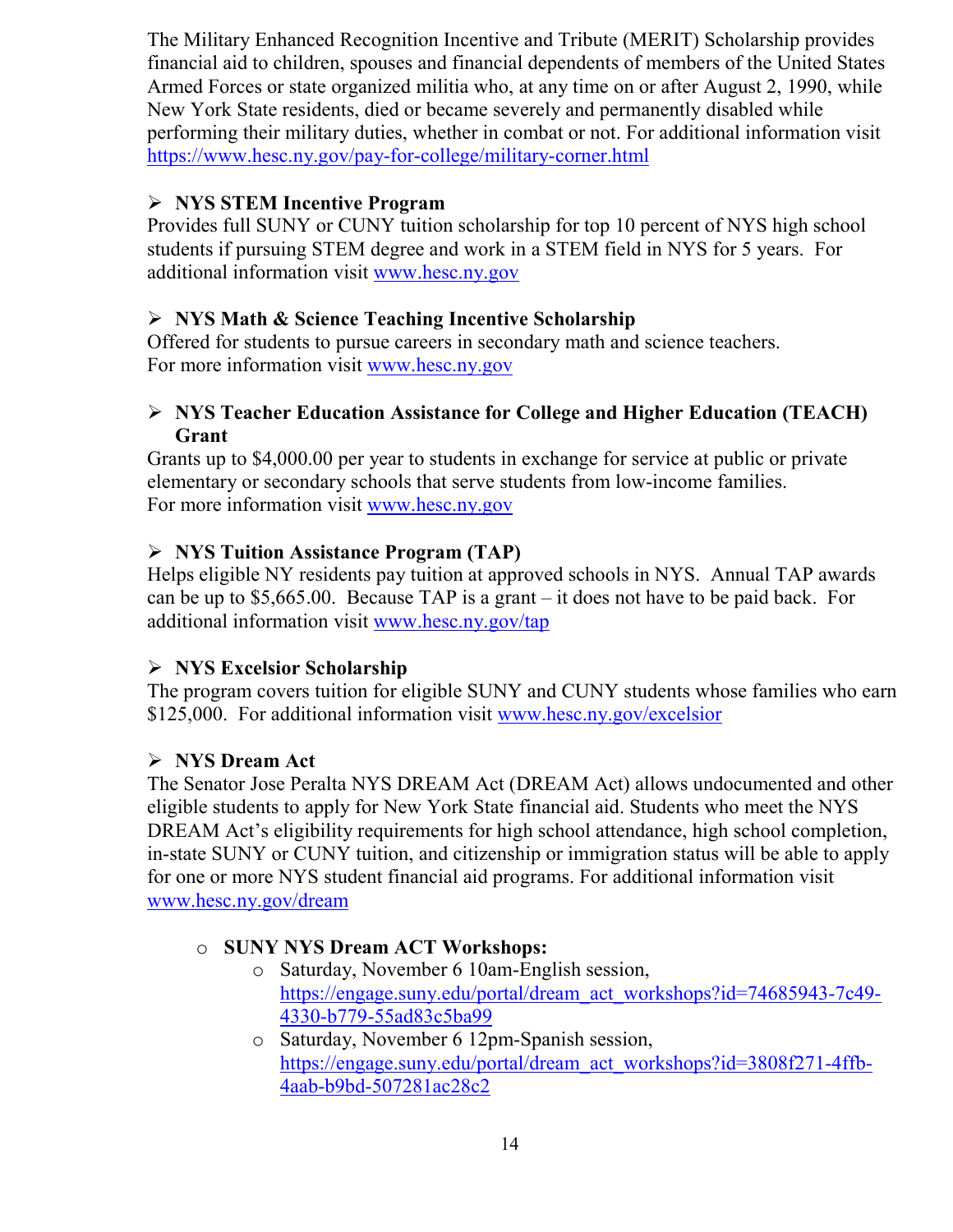### **NYS Enhanced Tuition Award**

This program enables NY students attending private not-for-profit colleges in NY to receive financial assistance to complete their college degree. The program provides a maximum award of \$6,000, requires participating private colleges to provide a match and freeze student tuition for the duration of the award – maximizing the financial benefit to the student. For additional information visit [www.hesc.ny.gov](http://www.hesc.ny.gov/)

#### **Scholarship Opportunities for African American Students**

For Additional information visit

[www.scholarshiplibrary.com/index\\_php?title=Category:African\\_American&pageuntil=CSF-](http://www.scholarshiplibrary.com/index_php?title=Category:African_American&pageuntil=CSF-McCall+Educational+Foundation#mw-pages)[McCall+Educational+Foundation#mw-pages](http://www.scholarshiplibrary.com/index_php?title=Category:African_American&pageuntil=CSF-McCall+Educational+Foundation#mw-pages)

### **College Board Scholarship Opportunities**

Various scholarship opportunities available. For additional information visit [https://opportunity.collegeboard.org/home?SFMC\\_cid=EM383801&rid=47436562](https://opportunity.collegeboard.org/home?SFMC_cid=EM383801&rid=47436562)

### **Boston University Board of Trustee Scholarship Opportunity**

We are pleased to announce the 46th annual Boston University Trustee Scholarship Competition. For more than four decades, the Boston University Trustee Scholars Program has attracted students with outstanding academic ability from around the world. Trustee Scholars rank at the top of their classes and demonstrate exceptional leadership in their schools and communities. Scholarship recipients are selected by a faculty committee from a competitive pool of applicants after rigorous review. The Trustee Scholarship covers full undergraduate tuition plus orientation and mandatory undergraduate student fees for four years. To be considered, students must submit their application for admission with one Trustee Scholarship essay by **December 1, 2021**. More information about the Trustee Scholarship can be found by visiting [https://www.bu.edu/admissions/tuition-aid/scholarships-financial](https://www.bu.edu/admissions/tuition-aid/scholarships-financial-aid/first-year-merit/trustee/?j=151414&sfmc_sub=6082702&l=205_HTML&u=4296959&mid=514005790&jb=9)[aid/first-year-](https://www.bu.edu/admissions/tuition-aid/scholarships-financial-aid/first-year-merit/trustee/?j=151414&sfmc_sub=6082702&l=205_HTML&u=4296959&mid=514005790&jb=9)

[merit/trustee/?j=151414&sfmc\\_sub=6082702&l=205\\_HTML&u=4296959&mid=514005790](https://www.bu.edu/admissions/tuition-aid/scholarships-financial-aid/first-year-merit/trustee/?j=151414&sfmc_sub=6082702&l=205_HTML&u=4296959&mid=514005790&jb=9)  $&ib=9$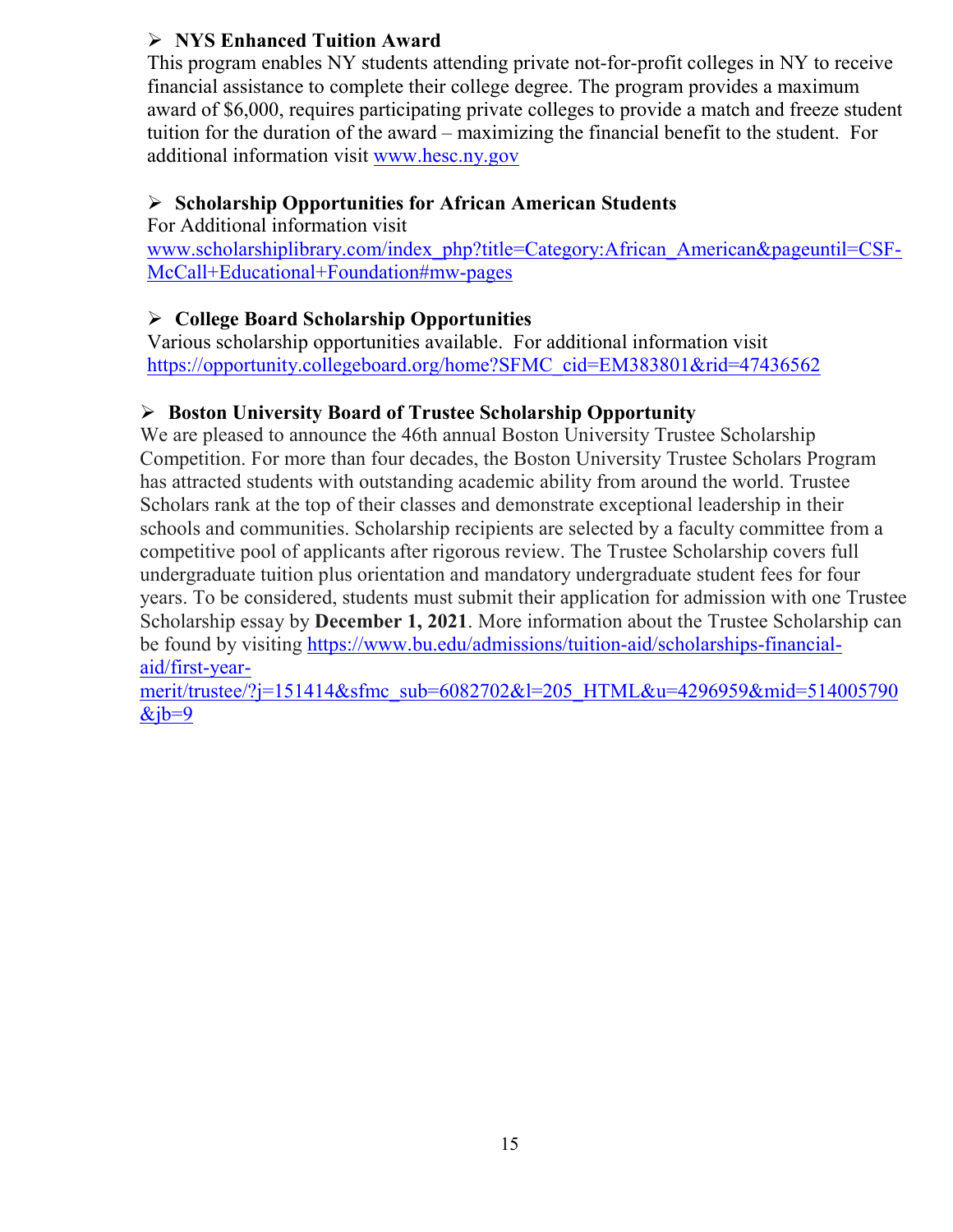

# *La Oficina de Universidad Friday Flyer 8 de Octubre de 2021*

#### **Estudiantes de grado 12:**

- Únase al aula de Google de College Office lo antes posible si aún no lo ha hecho. El código de la clase es: **gpnvrjt**. Una vez conectado, encontrará una gran cantidad de material a su disposición, desde guías prácticas, videos útiles y documentos, así como una lista de las próximas visitas a universidades virtuales programadas solo para estudiantes de Huntington High School.
- Como recordatorio, asegúrese de registrarse en la cuenta Remind de la Clase de Orientación de 2022 con el código de clase **@ 8d27kc** para que reciba mensajes importantes del Departamento de Orientación. Además, inicie sesión en su cuenta de Naviance y asegúrese de que la dirección de correo electrónico que aparece sea su correo electrónico personal. ¡Su dirección de correo electrónico de HUFSD no es un correo electrónico activo y sin su dirección de correo electrónico personal no recibirá mensajes importantes de Guidance!

#### **Estudiantes de grado 11**:

- Únase al aula de Google de la Oficina de Universidad lo antes posible si aún no lo ha hecho. El código de la clase es: **jilda7q**. Una vez conectado, encontrará una gran cantidad de material a su disposición, desde guías prácticas, videos útiles y documentos, así como una lista de las próximas visitas a universidades virtuales programadas solo para estudiantes de Huntington High School.
- Como recordatorio, asegúrese de registrarse en la cuenta Remind de la Clase de Consejería de 2023 con el código de clase **@mrsbrunon** para que reciba mensajes importantes del Departamento de Consejería. Además, inicie sesión en su cuenta de Naviance y asegúrese de que la dirección de correo electrónico que aparece sea su correo electrónico personal. ¡Su dirección de correo electrónico de HUFSD no es un correo electrónico activo y sin su dirección de correo electrónico personal no recibirá mensajes importantes de Guidance!

# *PRÓXIMOS EVENTOS*

 **28 de octubre de 2021**: Noche de Consejería para estudiantes y padres de los grados 10 y 11, 7 p.m. a través de ZOOM (enlace será compartida en breve)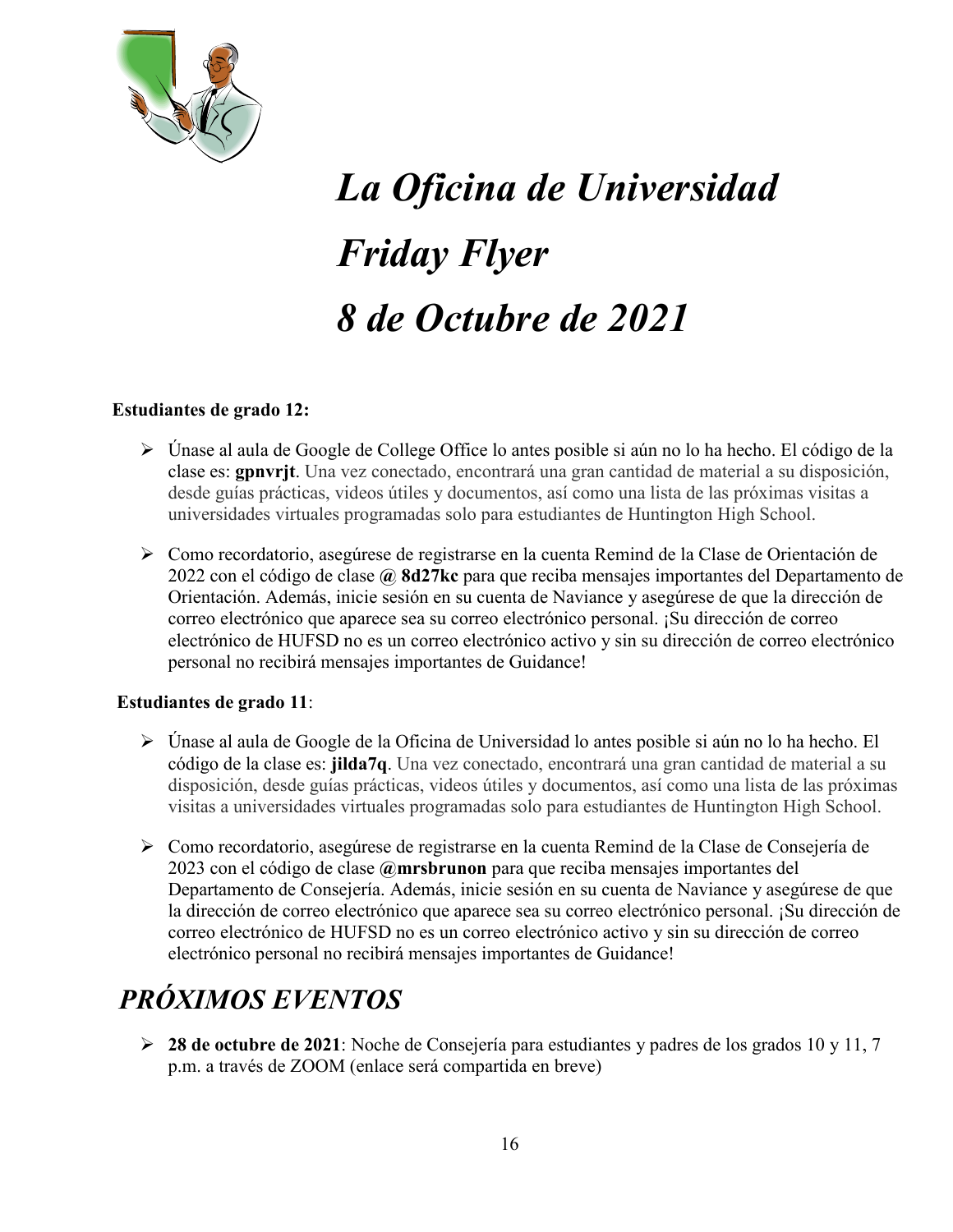**3 de noviembre de 2021:** Noche de finalización de FAFSA, 7 p.m. a través de ZOOM (el enlace se compartirá en breve)

# *PRÓXIMAS PRUEBAS ESTANDARIZADAS*

# **Fechas de los exámenes SAT y de las pruebas de materias (fechas límite de inscripción)**

| 6 de noviembre | inscribirse antes del 8 de octubre $(10/26 \text{ con el cargo por demora})$ |
|----------------|------------------------------------------------------------------------------|
| 4 de diciembre | inscribirse antes del 4 de noviembre (11/23 con el cargo por demora)         |
| 12 de marzo    | inscribirse antes del 11 de febrero (3/1 con el cargo de demora)             |
| 7 de mayo      | inscribirse antes del 8 de abril (4/26 con el cargo de demora)               |
| 4 de junio     | inscribirse antes del 5 de mayo (5/25 con el cargo de demora)                |

Para registrarse: [www.collegeboard.org](http://www.collegeboard.org/)

# **Fechas de los exámenes ACT (plazos de inscripción)**

| 23 de octubre   | inscríbase antes del 17 de septiembre (1/10 con el cargo por demora)       |
|-----------------|----------------------------------------------------------------------------|
| 11 de diciembre | inscríbase antes del 5 de noviembre (11/19 con el cargo por demora)        |
| 12 de febrero   | inscríbase antes del 7 de enero (1/21 con el cargo por demora)             |
| 2 de abril      | inscríbase antes del 25 d febrero $(3/11 \text{ con el cargo por demora})$ |
| 11 de junio     | inscríbase antes del 6 de mayo (5/20 con el cargo por demora)              |
| 16 de julio     | inscríbase antes del 17 de junio (6/4 con el cargo por demora)             |
|                 |                                                                            |

\*\*\* No ACT de julio disponible en NY \*\*\*

Para registrarse: [www.actstudent.org](http://www.actstudent.org/)

# *Visitas de representantes de admisión a la universidad virtual*

Se alienta a los estudiantes de grados 11 y 12 con interés en cualquiera de las siguientes universidades a que se registren para la reunión virtual de admisión que será organizada por el consejero de admisión de la universidad. Simplemente inicie sesión en su cuenta de Naviance y desplácese por la lista de universidades en la sección Novedades. Haga clic en más información y luego regístrese (esquina superior derecha). Una vez registrado, recibirá un correo electrónico de recordatorio cinco días antes de la reunión virtual. Los estudiantes que no se preinscriban todavía pueden asistir a la reunión virtual. El código de la reunión (a través de ZOOM o Google Meet, según la preferencia de la universidad) estará disponible 15 minutos antes de la reunión y se puede encontrar en Naviance, siguiendo los pasos anteriores.

| <b>Fecha</b> | Comienzo          | Fin       | <b>Universidad</b>               |
|--------------|-------------------|-----------|----------------------------------|
| 10/8/21      | $3:00 \text{ pm}$ | $3:45$ pm | Universidad de Colgate           |
| 10/8/21      | $4:00 \text{ pm}$ | $4:45$ pm | <b>Roger Williams University</b> |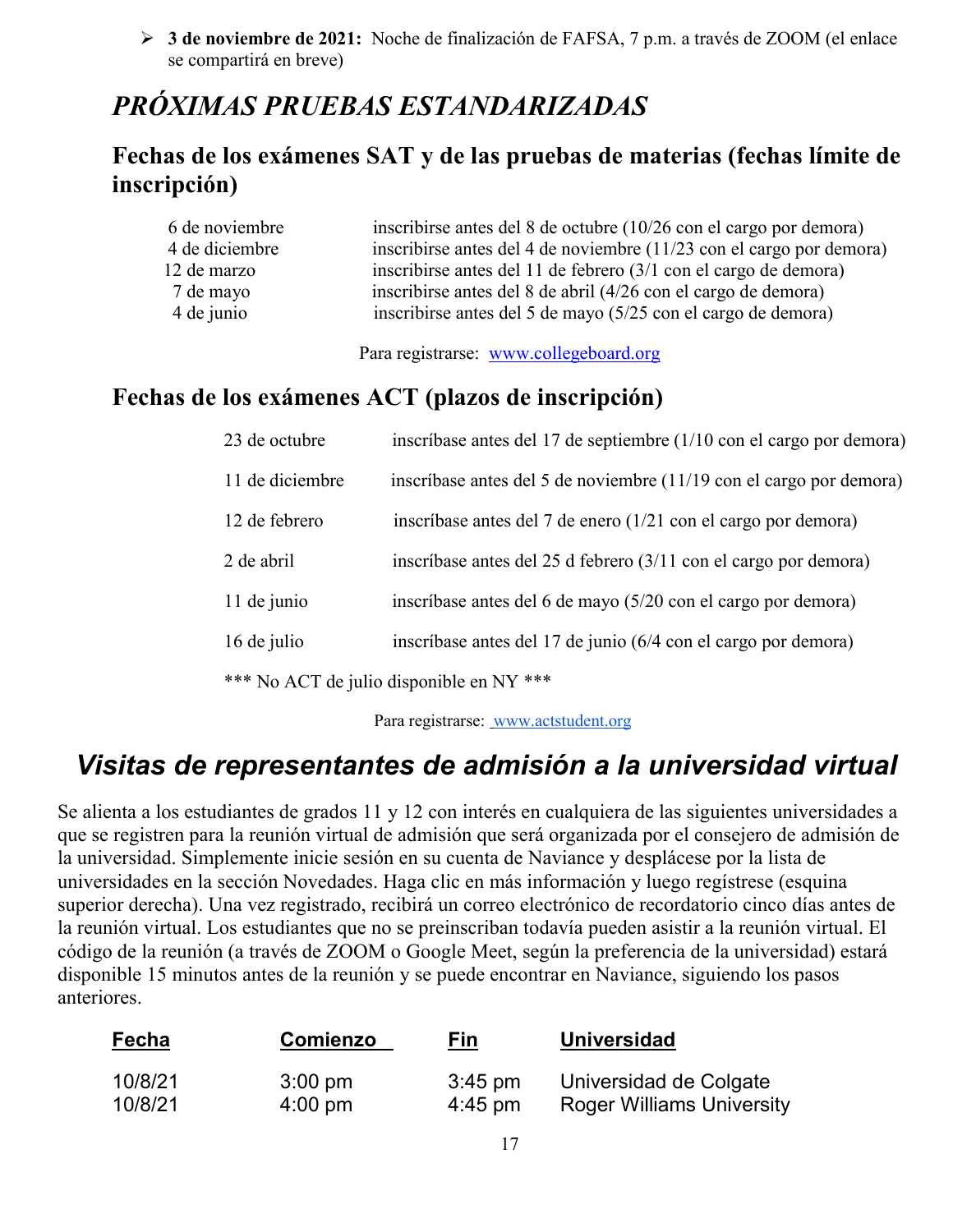| 10/8/21       | 6:00 <sub>pm</sub> | $6:45$ pm          | <b>Roosevelt University</b>                     |
|---------------|--------------------|--------------------|-------------------------------------------------|
| 10/12/21      | $3:00$ pm          | $3:45$ pm          | Universidad de Scranton                         |
| 10/12/21      | 4:00 pm            | $4:45$ pm          | Rensselaer Polytechnic Institute (RPI)          |
| 10/12/21      | 5:00 pm            | $5:45$ pm          | New York Institute of Technology                |
| 10/12/21      | 6:00 pm            | $6:45$ pm          | St. Joseph's College of Maine                   |
| 10/13/21      | $3:00$ pm          | $3:45$ pm          | Universidad de Villanova                        |
| 10/13/21      | 4:00 pm            | $4:45$ pm          | Universidad del Sagrado Corazón                 |
| 10/13/21      | 5:00 pm            | $5:45$ pm          | <b>Stonehill College</b>                        |
| 10/13/21      | $6:00$ pm          | $6:45$ pm          | Daemen College                                  |
| 10/14/21      | $3:00$ pm          | $3:45$ pm          | <b>Manhattanville College</b>                   |
| 10/14/21      | 4:00pm             | 4:45 pm            |                                                 |
| 10/14/21      | 4:00 pm            | $4:45$ pm          | <b>Towson University</b>                        |
| 10/14/21      | 5:00 pm            | 5:45 pm            | Worcester Polytechnic Institute                 |
| 10/15/21      | $3:00$ pm          | $3:45$ pm          | <b>CUNY Colegio de Justicia Criminal</b>        |
| John Jay      |                    |                    |                                                 |
| 10/15/21      | $4:00$ pm          | $4:45$ pm          | <b>Johns Hopkins University</b>                 |
| 10/15/21      | 6:00 <sub>pm</sub> | $6:45$ pm          | <b>Roger Williams University</b>                |
| 10/18/21      | $3:00$ pm          | $3:45$ pm          | Colegio St. Thomas Aquinas                      |
| 10/18/21      | $4:00$ pm          | $4:45$ pm          | Universidad Estatal de Carolina del             |
| Norte-Raleigh |                    |                    |                                                 |
| 10/18/21      | 5:00 pm            | $5:45$ pm          | <b>Saint Michael's College</b>                  |
| 10/18/21      | 6:00 pm            | $6:45$ pm          | Universidad SUNY en Albany                      |
| 10/19/21      | $3:00$ pm          | $3:45$ pm          | Universidad de Boston                           |
| 10/19/21      | 4:00 pm            | 4:45 pm            | <b>St. Lawrence University</b>                  |
| 10/20/21      | 5:00 pm            | 5:45 pm            | <b>Tulane University</b>                        |
| 10/20/21      | $6:00$ pm          | $6:45$ pm          | <b>Catholic University of America</b>           |
| 10/21/21      | $3:00$ pm          | 3:45 <sub>pm</sub> | <b>Manhattan College</b>                        |
| 10/21/21      | 4:00pm             | 4:45 pm            | <b>Muhlenberg College</b>                       |
| 10/21/21      | 5:00 pm            | 5:45 pm            | Saint John Fisher College                       |
| 10/22/21      | $3:00$ pm          | $3:45$ pm          | <b>Emmanuel College</b>                         |
| 10/22/21      | 5:00 pm            | $5:45$ pm          | <b>Mercy College</b>                            |
| 10/25/21      | $3:00$ pm          | $3:45$ pm          | <b>Bryant University</b>                        |
| 10/25/21      | $4:00$ pm          | $4:45$ pm          | Iona College                                    |
| 10/25/21      | $6:00 \text{ pm}$  | $6:45$ pm          | Pace University - NYC Campus                    |
| 10/27/21      | $3:00$ pm          | $3:45$ pm          | <b>Dickinson College</b>                        |
| 10/28/21      | 3:00 <sub>pm</sub> | $3:45$ pm          | <b>Farmingdale State College</b>                |
| 10/28/21      | $4:00$ pm          | 4:45 pm            | <b>Towson University</b>                        |
| 10/28/21      | $6:00 \text{ pm}$  | $6:45$ pm          | Kenyon College                                  |
| 10/29/21      | $3:00$ pm          | $3:45$ pm          | Universidad de Delaware                         |
| 11/1/21       | 3:00 <sub>pm</sub> | 3:45 <sub>pm</sub> | Long Island University                          |
| 11/1/21       | $4:00$ pm          | 4:45 pm            | Universidad de Quinnipiac                       |
| 11/3/21       | $3:00$ pm          | $3:45$ pm          | <b>SUNY Oneonta</b>                             |
| 11/3/21       | 4:00 pm            | 4:45 pm            | Universidad de West Virginia                    |
| 11/4/21       | $3:00$ pm          | $3:45$ pm          | <b>Texas A&amp;M University-College Station</b> |
| 11/4/21       | $4:00$ pm          | 4:45 pm            | <b>Binghamton University</b>                    |
| 11/4/21       | $5:00$ pm          | 5:45 pm            | Vassar College                                  |
| 11/8/21       | $3:00 \text{ pm}$  | $3:45$ pm          | <b>SUNY Canton</b>                              |
|               |                    |                    |                                                 |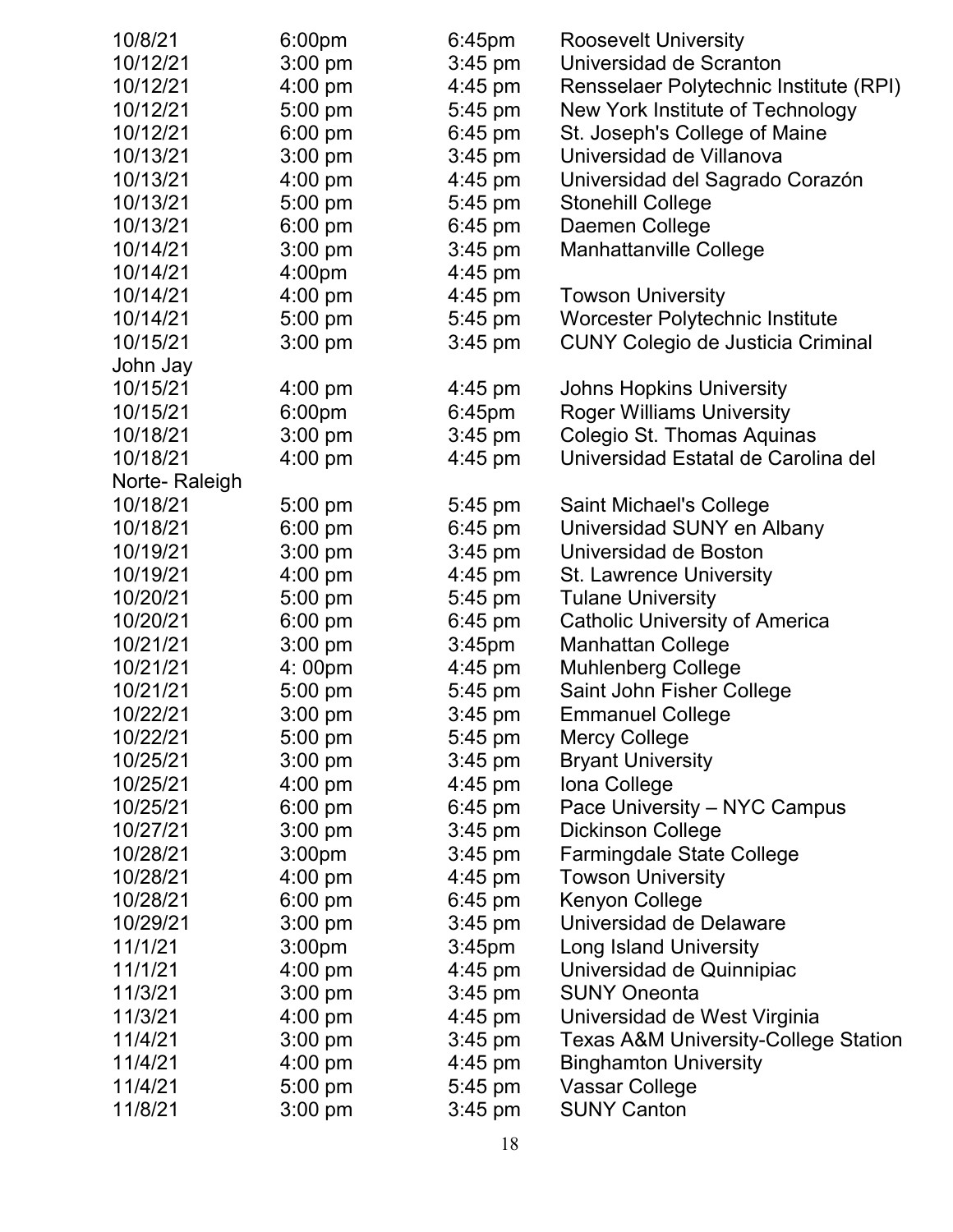| 11/12/21 | $3:00$ pm         | $3:345$ pm        | <b>Clarkson University</b>              |
|----------|-------------------|-------------------|-----------------------------------------|
| 11/17/21 | $3:00$ pm         | $3:45$ pm         | <b>Suffolk County Community College</b> |
| 12/6/21  | $4:00 \text{ pm}$ | $4:45 \text{ pm}$ | Nassau Community College                |

# *SESIONES INFORMATIVAS*

#### **SUNY Upstate Virtual Info Sessions**

Terapia de Radiacion, UltraSound, Ciencias de Laboratorio Clinico, Respiratory Therapy, Medical Imaging/Radiology, Virtual RN, Virtual Upstate Native Pre-Admission Workshop, Physical Therapy, 3+3 Doctor of Physical Therapy, Medical School Advisement Session For dates and additional information visit<https://engage.upstate.edu/portal/virtual-events>

#### **University of Massachusetts – Boston**

Dias de vistazo – Casi todos los sábados durante el semestre de otoño y sesiones de información/recorridas del campus durante la semana Para información adicional visite<https://admissions.umb.edu/freshman-students>

#### **Bates, Davidson, Oberlin y Occidental – Virtual**

Miercoles, 10/13 8:00 pm Martes, 10/26 8:00pm Para información adicional visite [https://connect.oberlin.edu/portal/consortium\\_student?utm\\_source=as\\_admissions&utm\\_medi](https://connect.oberlin.edu/portal/consortium_student?utm_source=as_admissions&utm_medium=email&utm_campaign=counselor) [um=email&utm\\_campaign=counselor](https://connect.oberlin.edu/portal/consortium_student?utm_source=as_admissions&utm_medium=email&utm_campaign=counselor)

#### **Universidad de Chicago**

Sesiones informativas virtuales y en persona Visitas virtuales y en persona Para obtener información adicional, visite <https://collegeadmissions.uchicago.edu/visit>

#### **Sesiones de información de CUNY**

10/19 - 4:00 pm 2/11 - 4:00 pm Para obtener información adicional, visit[e](https://www.cuny.edu/admissions/undergraduate/welcomecenter/) <https://www.cuny.edu/admissions/undergraduate/welcomecenter/>

#### **Universidad de Colorado**

Sesiones informativas en persona

Viernes 8 de octubre 9:00 am

Viernes 15 de octubre 9:00 am

Viernes 22 de octubre 9:00 am

Para obtener información adicional, visite https://admission.du.edu/portal/friday at du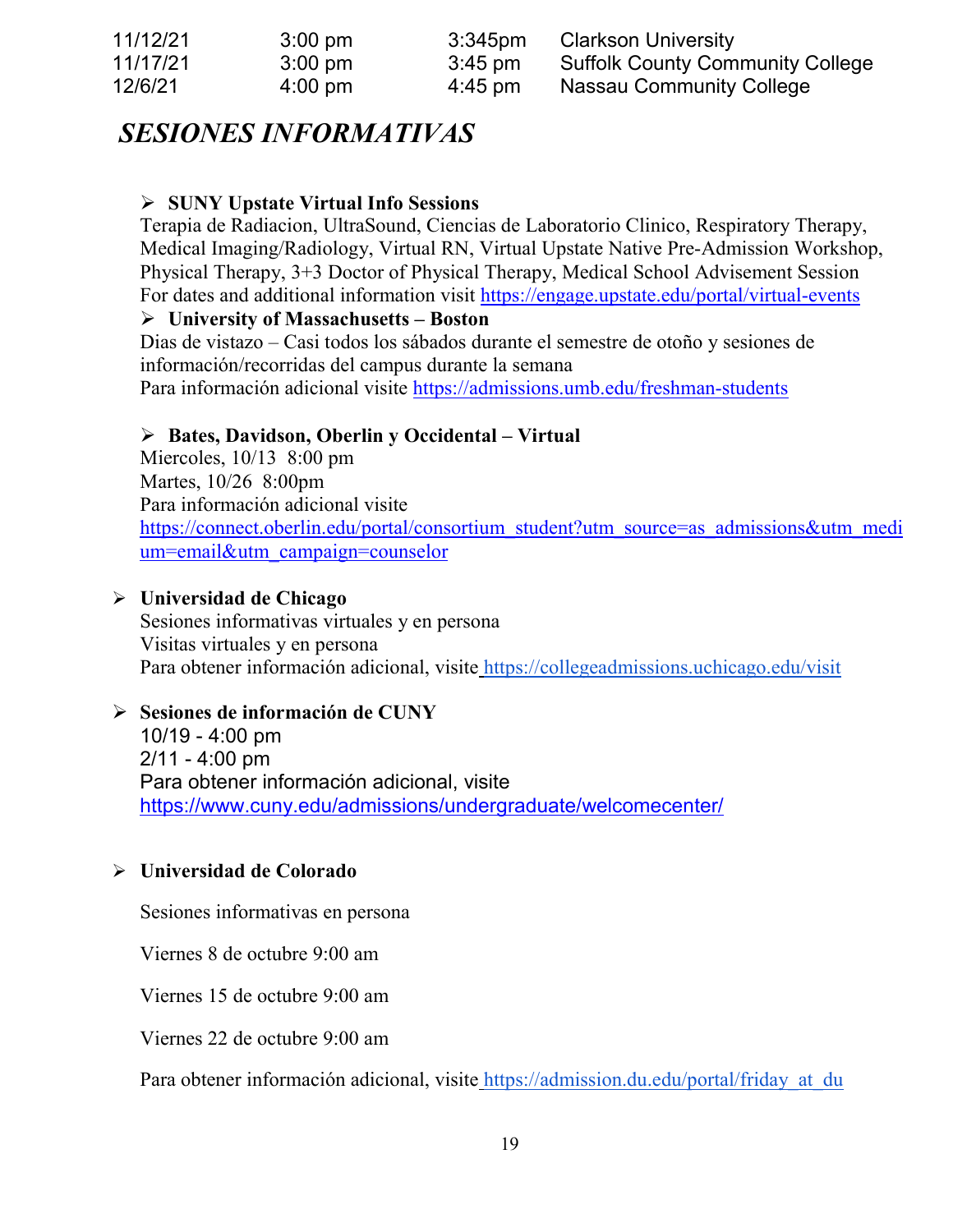For additional information visit https://admission.du.edu/portal/friday at du

#### **Tulane University at Nassau County Museum of Art**

Domingo, 10 de octubre Inscríbase para la sesión de 3:00pm a [https://apply.tulane.edu/register/?id=2770d0b6-8110-](https://apply.tulane.edu/register/?id=2770d0b6-8110-476a-953b-3b04905367bf) [476a-953b-3b04905367bf](https://apply.tulane.edu/register/?id=2770d0b6-8110-476a-953b-3b04905367bf) Inscríbase para la sesión de 5:00pm a [https://apply.tulane.edu/register/?id=a1773573-4396-](https://apply.tulane.edu/register/?id=a1773573-4396-4de8-a08f-082916392484) [4de8-a08f-082916392484](https://apply.tulane.edu/register/?id=a1773573-4396-4de8-a08f-082916392484) También hay otros programas disponibles. Para información adicional visite <https://admission.tulane.edu/virtual-visiting>

#### **Stevenson University**

12 de octubre 7:00pm – Marriott Melville Visite para inscribirse [https://forms.office.com/Pages/ResponsePage.aspx?id=cZxZk1VoIkC6xRQdgING0bKH2neV](https://forms.office.com/Pages/ResponsePage.aspx?id=cZxZk1VoIkC6xRQdgING0bKH2neV6utHiT8svdE7fQNUN1NMR0lWSklYNEZaT1BCUFhGU1hUNEdFUy4u) [6utHiT8svdE7fQNUN1NMR0lWSklYNEZaT1BCUFhGU1hUNEdFUy4u](https://forms.office.com/Pages/ResponsePage.aspx?id=cZxZk1VoIkC6xRQdgING0bKH2neV6utHiT8svdE7fQNUN1NMR0lWSklYNEZaT1BCUFhGU1hUNEdFUy4u)

#### **University de Virginia**

Sesiones de informacion en persona Viernes, 10/15 11:30am – 1:00pm Sesión de Información de la Escuela de Arquitectura Miércoles, 12/1 6:00pm – 7:00pm Para información adicional y para inscribirse visite <https://www.arch.virginia.edu/events/ugrad-info-sessions-and-tours-fall-2021>

### **Explorando Excelencia Educacional – Sesiones Informativas Virtuales**

Brown University, Columbia University, Cornell University, Rice University, University of Chicago 16 de Octubre 1:00pm 3 de Noviembre 1:00pm Para información adicional y para inscribirse visite <https://exploringeducationalexcellence.org/>

#### **Rensselaer Polytechnic Institute, Rochester Institute of Technology, Syracuse University and Union College – Sesiones de Informacion Virtual**

Jueves, 21 de Octubre 7:00pm – 8:00pm Para inscribirse visite<https://join.rit.edu/register/?id=33db33e6-09f8-482a-849f-fc4ee22b1fc2>

#### **SCAD**

New York, NY Sabado, 23 de octubre Para mas información y para inscribirse visite [www.scad.edu/infosession](http://www.scad.edu/infosession)

#### **Macaulay Honors College**

Jueves 23 de septiembre 4:00 pm - 5:00 pm Para obtener información adicional y registrarse, visite [https://macaulay.cuny.edu/calendar-of-events/info-session-](https://macaulay.cuny.edu/calendar-of-events/info-session-092321/?utm_source=High+School+Counselors&utm_campaign=c145c529bc-EMAIL_CAMPAIGN_2019_03_28_06_21_COPY_01&utm_medium=email&utm_term=0_351ca1f759-c145c529bc-75288685)[092321/?utm\\_source=High+School+Counselors&utm\\_campaign=c145c529bc-](https://macaulay.cuny.edu/calendar-of-events/info-session-092321/?utm_source=High+School+Counselors&utm_campaign=c145c529bc-EMAIL_CAMPAIGN_2019_03_28_06_21_COPY_01&utm_medium=email&utm_term=0_351ca1f759-c145c529bc-75288685)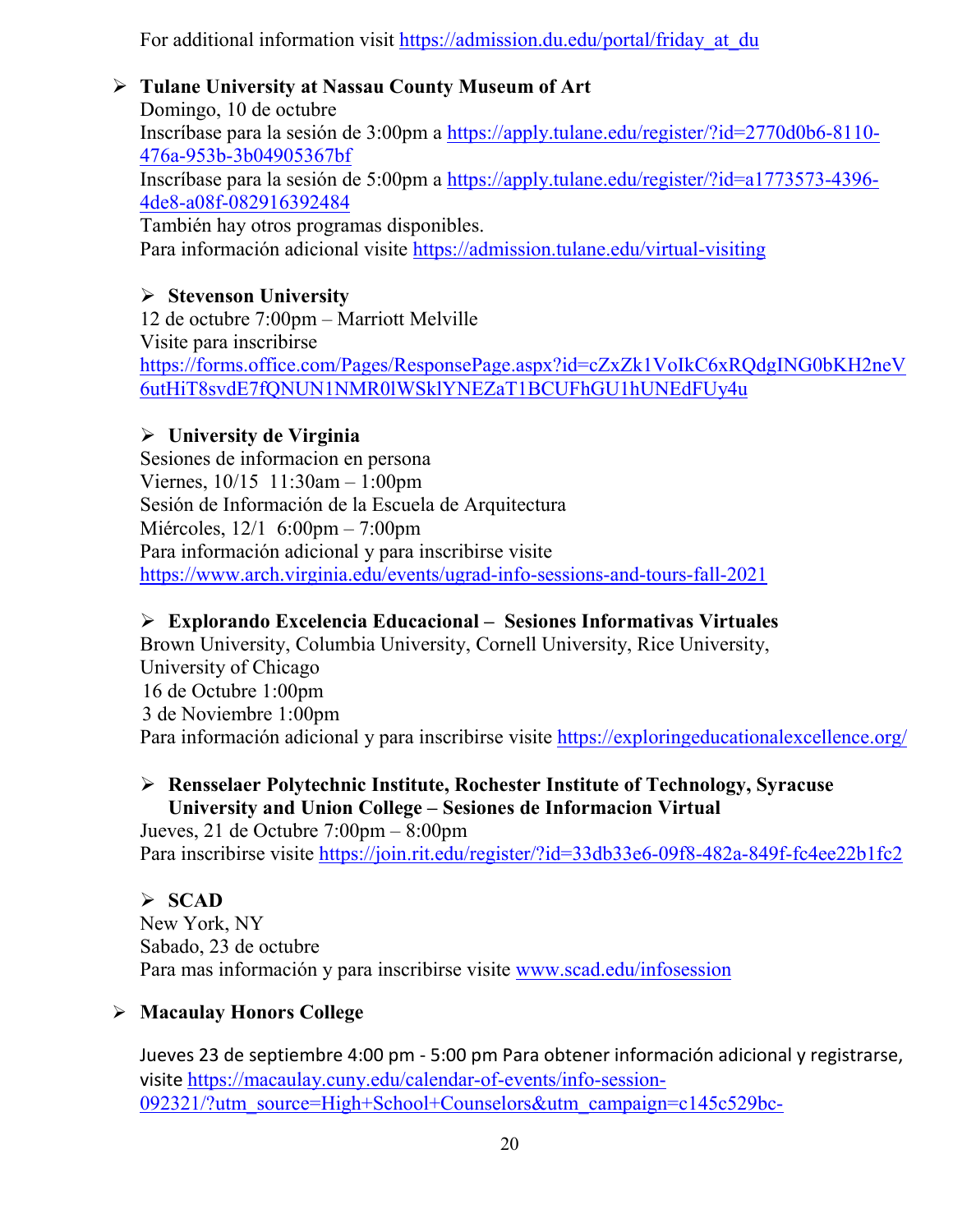#### [EMAIL\\_CAMPAIGN\\_2019\\_03\\_28\\_06\\_21\\_COPY\\_01&utm\\_medium=email&utm\\_term=0\\_3](https://macaulay.cuny.edu/calendar-of-events/info-session-092321/?utm_source=High+School+Counselors&utm_campaign=c145c529bc-EMAIL_CAMPAIGN_2019_03_28_06_21_COPY_01&utm_medium=email&utm_term=0_351ca1f759-c145c529bc-75288685) [51ca1f759-c145c529bc-75288685](https://macaulay.cuny.edu/calendar-of-events/info-session-092321/?utm_source=High+School+Counselors&utm_campaign=c145c529bc-EMAIL_CAMPAIGN_2019_03_28_06_21_COPY_01&utm_medium=email&utm_term=0_351ca1f759-c145c529bc-75288685)

# *CASAS ABIERTAS*

### **The Cooper Union**

Irwin S. Chanin Escuela de Arquitectura Escuela de Arte Albert Nerken Escuela de Ingeniería Ofertas de varias fechas y programas. Para información adicional visite [www.connect.cooper.edu/portal/cooper-events](http://www.connect.cooper.edu/portal/cooper-events)

# **SUNY Geneseo**

En persona 9 de octubre 11 de noviembre Para obtener información adicional, visite [www.go.geneseo.edu](http://www.go.geneseo.edu/)

#### **LeMoyne College**

Domingo, 10/24/ 10:00 am Domingo, 11/7 10:00 am Para obtener información adicional, visite <https://lemoyne.edu/Events/Open-House>

#### **SUNY Morrisville**

23 de octubre 13 de noviembre 4 de diciembre Para obtener información adicional, visite, <https://www.morrisville.edu/open-house>

#### **James Madison University**

23 de octubre - Virtual 13 de noviembre - En el campus Para obtener información adicional, visite [www.jmu.edu/openhouses](http://www.jmu.edu/openhouses)

#### **Daemen College**

Sábado 16 de octubre 9:00 am - 1:00 pm Para obtener información adicional, visite [www.daemen.edu/openhouse](http://www.daemen.edu/openhouse)

#### **Eckerd College**

Lunes, 11/8 8:00am – 11:30am Casa Abierta en Persona For additional information visit<https://www.eckerd.edu/admissions/open-house/>

#### **Northeastern University**

Comenzando el 2 de Octubre Para más información visite [https://ug-admissions.sites.northeastern.edu/fall-virtual-open](https://ug-admissions.sites.northeastern.edu/fall-virtual-open-house/)[house/](https://ug-admissions.sites.northeastern.edu/fall-virtual-open-house/)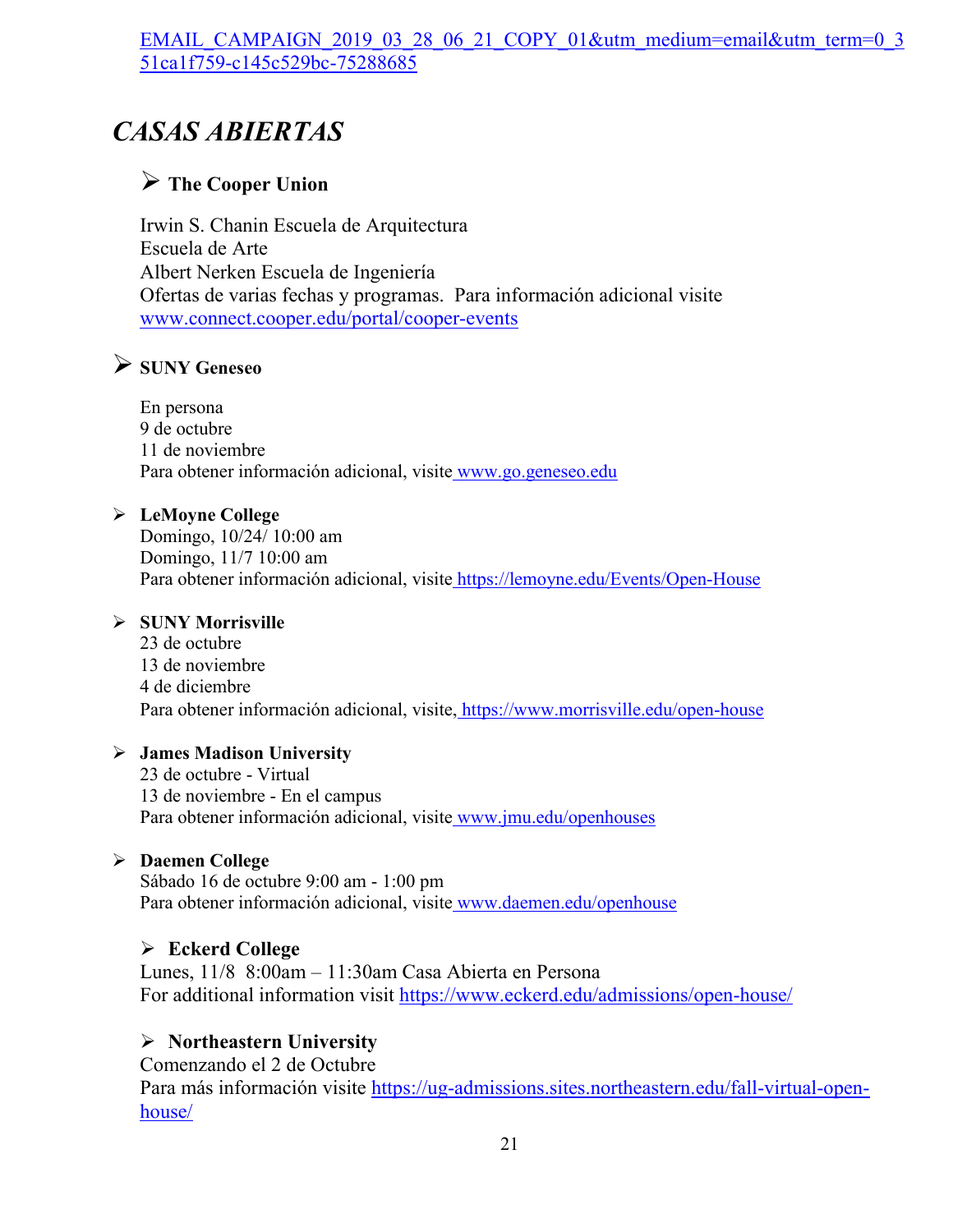#### **Niagara University**

Hay muchas casas abiertas y varios programas disponibles en persona o en línea. Para una lista completa visite [https://apply.niagara.edu/portal/admission](https://apply.niagara.edu/portal/admission-events?utm_source=slate&utm_medium=email&utm_campaign=usnews_hs_email)[events?utm\\_source=slate&utm\\_medium=email&utm\\_campaign=usnews\\_hs\\_email](https://apply.niagara.edu/portal/admission-events?utm_source=slate&utm_medium=email&utm_campaign=usnews_hs_email)

#### **Bentley University**

Domingo 3 de octubre 11:00 am - 3:00 pm Para obtener información adicional y registrarse, visit[e](https://ugadmission.bentley.edu/register/FOH?utm_content=apply_college&utm_source=slate&utm_medium=email&utm_campaign=guidance) [https://ugadmission.bentley.edu/register/FOH?utm\\_content=apply\\_college&utm\\_source=slate](https://ugadmission.bentley.edu/register/FOH?utm_content=apply_college&utm_source=slate&utm_medium=email&utm_campaign=guidance) [&utm\\_medium=email&utm\\_campaign=guidance](https://ugadmission.bentley.edu/register/FOH?utm_content=apply_college&utm_source=slate&utm_medium=email&utm_campaign=guidance)

#### **Nichols College**

Domingo, 10/3 9:00am – 2:00pm Domingo, 11/7 9:00am – 2:00pm Para información adicional y para inscribirse visite https://www.nichols.edu/admission

#### **Suffolk University**

3, 17 y 31 de Octubre Visite [www.Suffolk.edu/openhouse](http://www.suffolk.edu/openhouse) para información adicional

#### **Champlain College**

16 de octubre 9:00 am - 3:00 pm 6 de noviembre 9:00 am - 3:00 pm Regístrese en [www.champlain.edu/foh](http://www.champlain.edu/foh)

#### **Universidad de Bucknell**

Sábado 16 de octubre 8:30 am - 3:00 pm Sábado 13 de noviembre 8:30 am - 3:00 pm Visitas virtuales disponibles también Para obtener información adicional, visite [https://www.bucknell.edu/meet-bucknell/plan](https://www.bucknell.edu/meet-bucknell/plan-visit/open-houses/fall-open-houses)[visit/open-houses/fall-open-houses](https://www.bucknell.edu/meet-bucknell/plan-visit/open-houses/fall-open-houses)

#### **Macaulay Honors College**

18 de octubre 5:00 pm - 6:00 pm Para obtener información adicional y registrarse, visite [https://macaulay.cuny.edu/calendar-of](https://macaulay.cuny.edu/calendar-of-events/open-house-101821/?)[events/open-house-101821/?](https://macaulay.cuny.edu/calendar-of-events/open-house-101821/?)

#### **Universidad de Scranton** 24 de octubre 7 de noviembre Para obtener información adicional, visite [www.scranton.edu/openhouse](http://www.scranton.edu/openhouse)

# **SUNY Brockport**

9 de octubre 13 de noviembre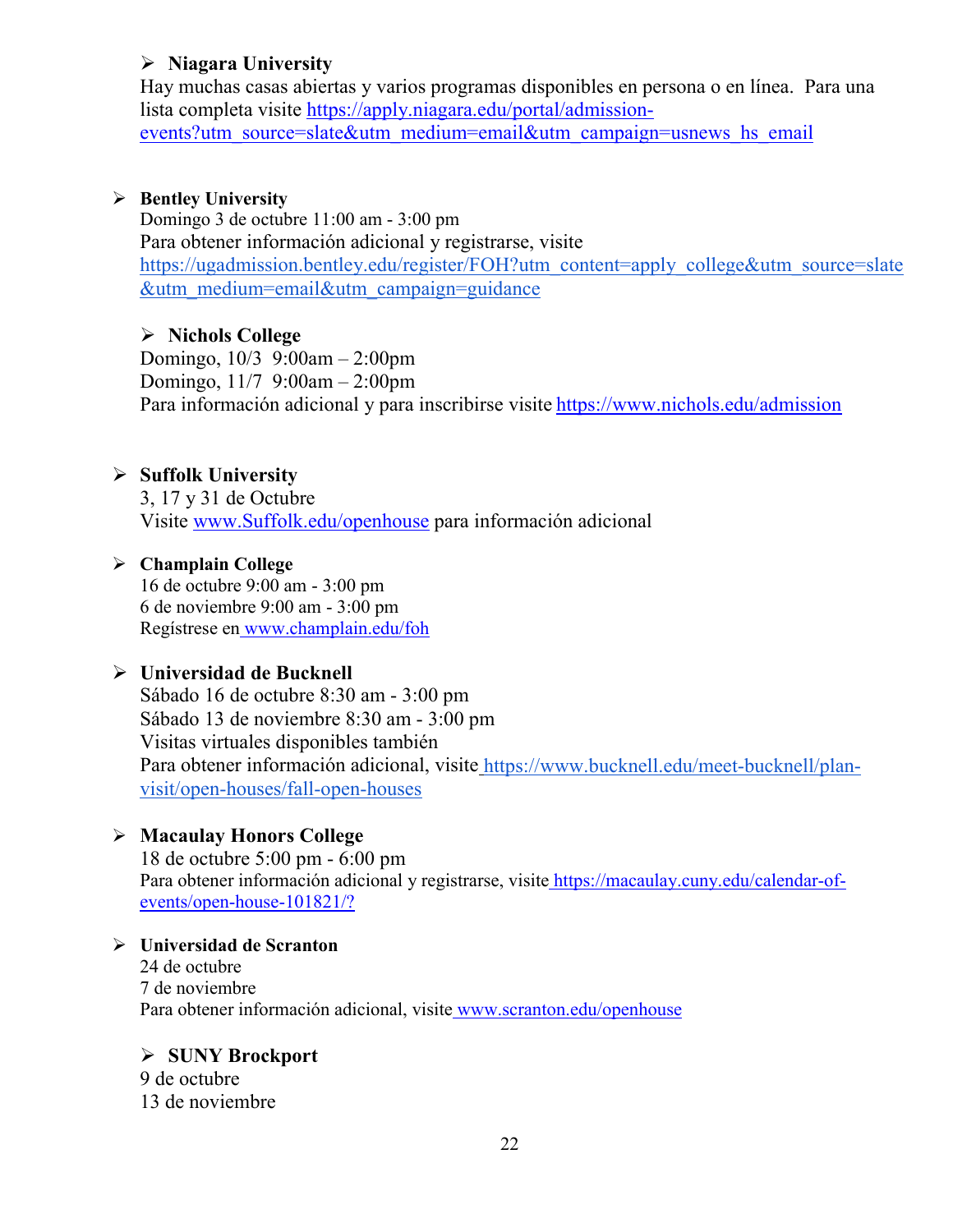Inscríbase hoy a [www.apply.brockport.edu/portal/openhouse2021](http://www.apply.brockport.edu/portal/openhouse2021)

### **Montclair State University**

Domingo, 10 de Octubre Domingo, 17 de Noviembre Para información adicional visite <https://www.montclair.edu/admissions/visit-us/>

#### **Mitchell College**

11 de Octubre 13 de Noviembre Para mas información y para inscribirse visite<https://mitchell.edu/visit-us/>

### **SUNY Cortland**

Lunes, 11 de Octubre Jueves, 11 de Noviembre Para saber más e inscribirse visite [www.cortland.edu/visit](http://www.cortland.edu/visit)

### **Brooklyn College**

Casa Abierta Virtual para el Colegio de Honores Miércoles, 10/13 6:00pm via zoom Inscríbase con anticipación a no más tardar del 11 de octubre <https://us02web.zoom.us/meeting/register/tZ0vce6spzIiHde6H47jTYKmH8YR8RdHI9Hf> Casa Abierta Virtual del Colegio Scholars Jueves, 10/28 6:00pm via zoom Inscríbase con anticipación a nos mas tardar del 26 de octubre <https://us02web.zoom.us/meeting/register/tZwvduCspz0tHN0xkrU85x-uRIiXZV5UDFHi>

# **Colgate University – Colgate Enfoque Casa Abierta Virtual**

Sábado, 16 de octubre 1:00pm – 4:00pm Para información adicional visite <https://www.colgate.edu/admission-aid/visit/colgate-focus>

#### **University of Massachusetts – Boston**

Virtual Open House Saturday, October 16 For additional information visit<https://admissions.umb.edu/freshman-students>

#### **St. Joseph's College of Maine**

Sabado, 16 de Octubre Sabado, 30 de Octubre Para información adicional visite [www.sjcme.edu/admissions](http://www.sjcme.edu/admissions) 

#### **University of Dayton**

Domingo, 17 de Octubre Domingo, 7 de Noviembre Para información adicional visite [www.admission.udayton.edu/openhouse](http://www.admission.udayton.edu/openhouse)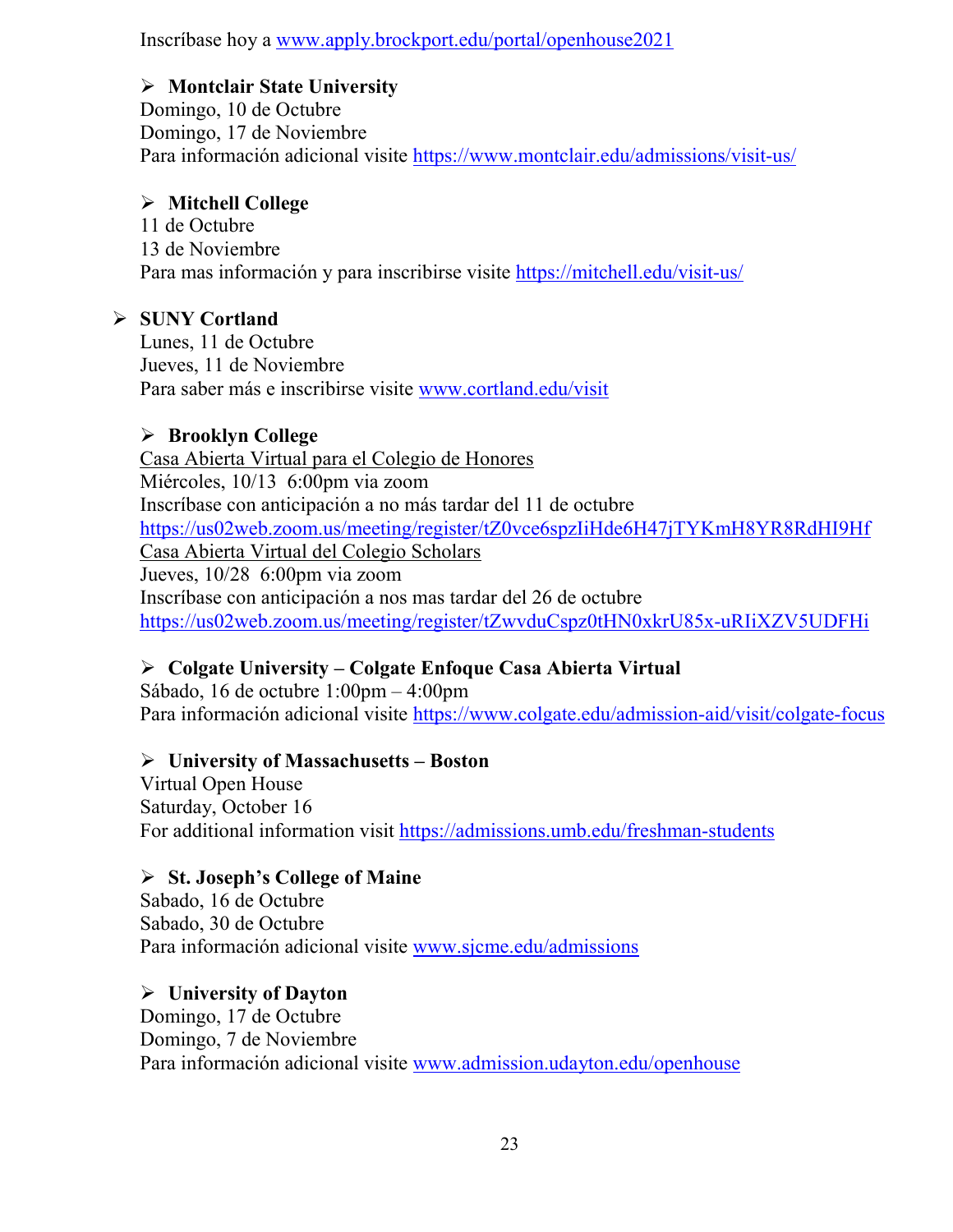#### **Brooklyn College**

Miércoles, 20 de Octubre 5:00pm – Escuela de Educación Miercoles. 27 de Octubre 5:00pm – School of Natural Behavioral Sciences Miércoles 27 de Octubre 5:00pm – Murray Koppelman Escuela de Empresas Para información adicional y para inscribirse visite <http://www.brooklyn.cuny.edu/web/admissions/freshmen/events/openhouse.php>

#### **SUNY Plattsburgh**

Sabado, 23 de Octubre Sabado, 13 de Noviembre Para información adicional visite [https://www.plattsburgh.edu/admissions/visit/open](https://www.plattsburgh.edu/admissions/visit/open-house.html)[house.html](https://www.plattsburgh.edu/admissions/visit/open-house.html)

### **FIT – Casa Abierta Virtual**

Domingo, 24 de Octubre 1:00pm Para información adicional visite [https://fitnyc.askadmissions.net/Portal/EI/ViewDetails?gid=623577d4fc98ac55b04c8aa4a010](https://fitnyc.askadmissions.net/Portal/EI/ViewDetails?gid=623577d4fc98ac55b04c8aa4a010c92320fb38) [c92320fb38](https://fitnyc.askadmissions.net/Portal/EI/ViewDetails?gid=623577d4fc98ac55b04c8aa4a010c92320fb38)

#### **SUNY Canton**

23 y 30 de Octubre 13 de Noviembre Para mas información y para inscribirse visite [www.canton.edu/openhouse/](http://www.canton.edu/openhouse/)

#### **SUNY Potsdam**

Sábado 30 de Octubre Sábado 13 de Noviembre Para obtener información adicional, visite [www.potsdam.edu](http://www.potsdam.edu/)

#### **American International College**

Sábado, 16 de Octubre 9:00am – 12:00pm Sábado, 13 de Noviembre 10:00am – 1:00pm Para inscribirse visite [www.aic.edu/oh](http://www.aic.edu/oh)

#### **St. Joseph's College**

Domingo, 24 de Octubre 10:00am Para información adicional llame 631-687-4500 y para inscribirse visite <https://liadmissions.sjcny.edu/register/?id=5a8118da-f275-4157-9a37-2bd2d4b2bca2>

#### **Manhattan College**

Domingo, 24 de Octubre 12:00 pm – 3:00pm Inscríbase hoy a [www.apply.manhattan.edu/register/openhouse21](http://www.apply.manhattan.edu/register/openhouse21) 

#### **York College – Virtual**

Domingo, 11/7 11:00am – 1:00pm Escuela de las Artes y Ciencias Domingo, 11/14 11:00am – 1:00pm Escuela de Empresas y Sistemas de Información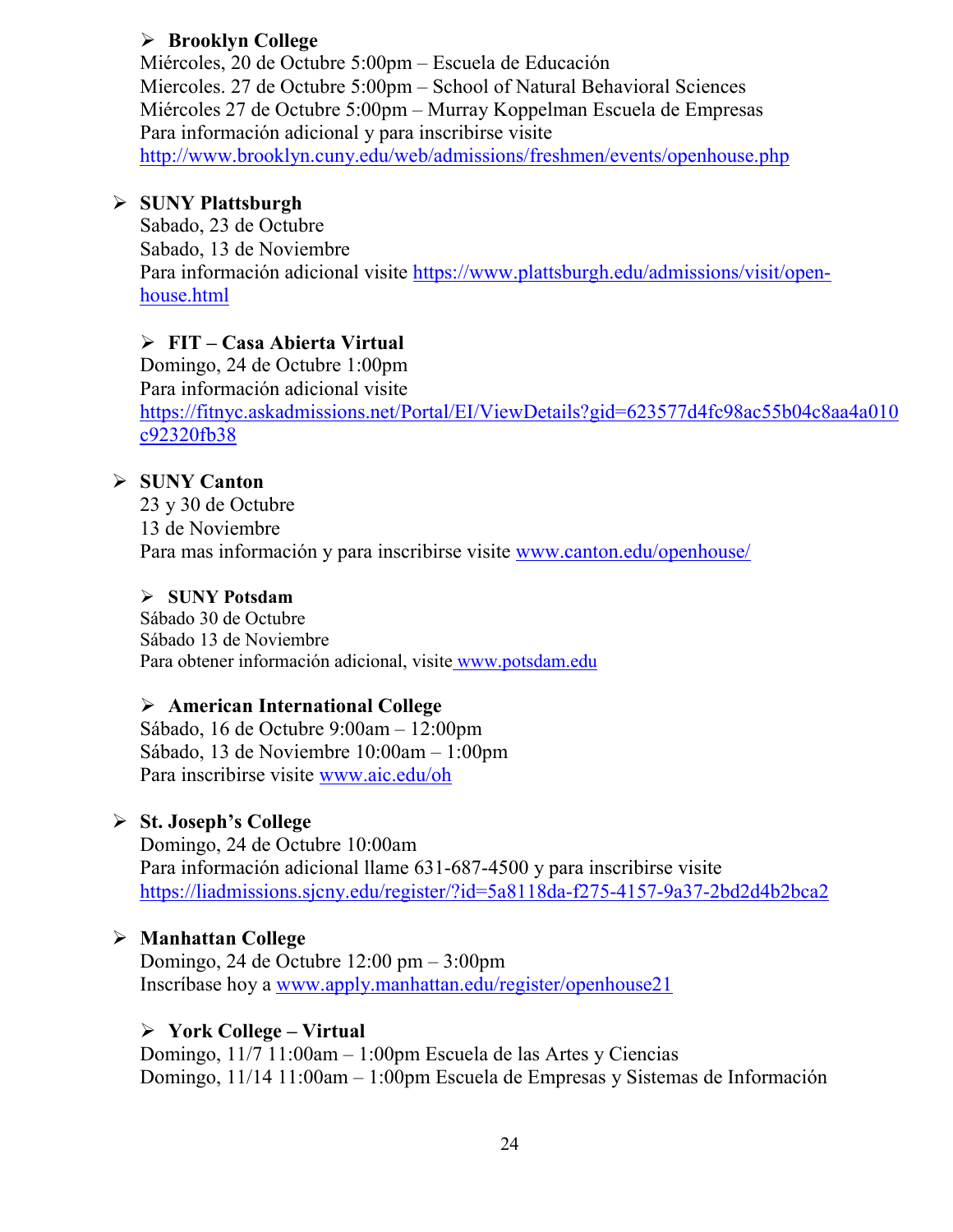Domingo, 11/21 11:00am – 1:00pm Escuela de Ciencias de Salud y Programas Profesionales Para más información y para inscribirse visite <https://www.york.cuny.edu/admissions/openhouse>

# *EXCURSIONES VIRTUALES AL CAMPUS UNIVERSITARIO*

- $\triangleright$  Muchas universidades se han registrado en los siguientes sitios web para ofrecer a los estudiantes y sus familias recorridos virtuales por el campus. ¡Asegúrate de echarles un vistazo!
	- o [www.campustours.com](http://www.campustours.com/)
	- o [www.youvisit.com](http://www.youvisit.com/)
	- o [www.ecampustours.com](http://www.ecampustours.com/)

# *FERIAS UNIVERSITARIAS / PROGRAMAS ESPECIALES*

#### **Tufts University**

#### **Técnicas de administración del tiempo con el Centro STAAR**

Miércoles 6 de octubre 5:00 pm - 6:00 pm

Para obtener información adicional, visit[e](https://ugrad.admissions.tufts.edu/register/?id=c8edbe45-9e54-44f3-bd73-1cf22a964353) <https://ugrad.admissions.tufts.edu/register/?id=c8edbe45-9e54-44f3-bd73-1cf22a964353>

#### **Diversidad, Igualdad, Inclusión y Justicia – Labor de DEIJ and Anti Racismo en Tufts**

Martes 12 de octubre 5:00 pm - 6:00 pm

Para obtener información adicional, visit[e](https://ugrad.admissions.tufts.edu/register/?id=3d11097c-3b95-46de-8828-57ca9035d433) <https://ugrad.admissions.tufts.edu/register/?id=3d11097c-3b95-46de-8828-57ca9035d433>

 Ferias universitarias de artes liberales - Virtual Claremont McKenna College, Colorado College, Denison, Grinnell College, Macalester College, Pitzer College, Rhodes College, Rollins, Scripps College, Sewanee University, St. John's College, Trinity University, Union College, University of Richmond Miércoles, 10/6 6:00 pm - 8:00 pm CDT Para obtener información adicional y registrarse, visite www.admissions.trinity.edu/register/s\_liberal\_arts\_2021

#### **Rooted: Comunidad en Vassar**

Rooted es un **evento en el campus** que permitirá a los estudiantes y sus familias explorar las muchas formas en que Vassar construye una comunidad diversa y un sentido de pertenencia. El programa incluirá paneles de decanos y estudiantes, tiempo para conectarse con los recursos del campus y visitas guiadas por los estudiantes. Sábado, 10 de octubre 1:00 p. M. -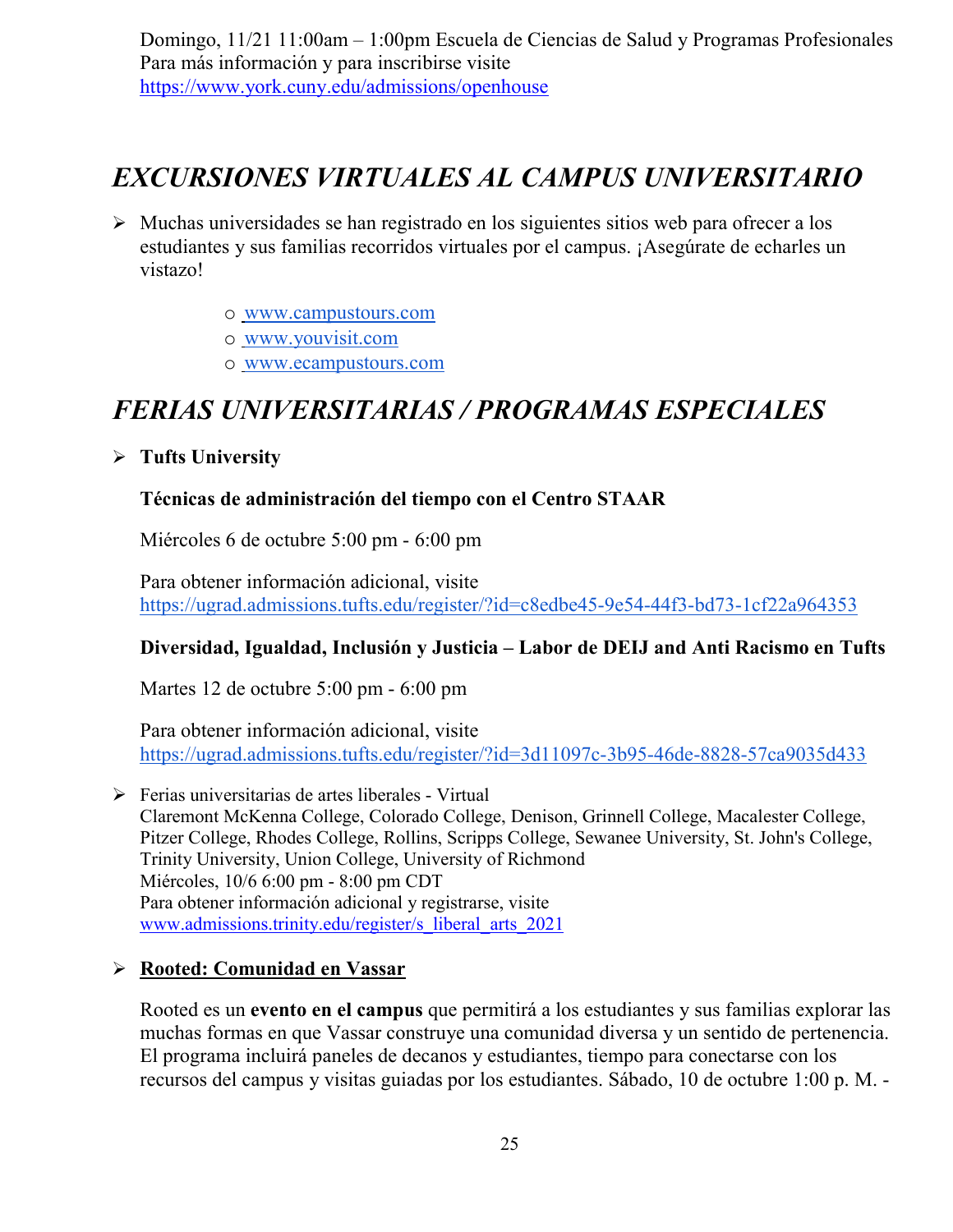4:30 p. m. Para obtener información adicional, visit[e](https://www.vassar.edu/admissions/apply/diversity/rooted) <https://www.vassar.edu/admissions/apply/diversity/rooted>

#### **Vassar View**

Vassar View es un **programa virtual** que proporciona una comprensión profunda de la Universidad a los estudiantes de último año de secundaria con antecedentes que a menudo se han pasado por alto y están subrepresentados en el los colegios y universidades más selectivos del país. El programa cubrirá una gran cantidad de oportunidades en Vassar y mostrará la rica diversidad que existe en nuestro campus.

#### *Fecha límite de solicitud de Vassar View: 1 de octubre*

*Para obtener información adicional, visite* <https://www.vassar.edu/admissions/vassarview>

#### **Universidad de Bucknell**

Este programa virtual está diseñado para brindarles a los estudiantes de grupos tradicionalmente subrepresentados, una oportunidad de interactuar con los estudiantes actuales para discusiones y actividades de grupos pequeños, conocer e interactuar con el cuerpo docente de Bucknell, aprender de las admisiones cómo preparar su solicitud de Bucknell, explorar los recursos de Bucknell. Solicite este programa competitivo ya que los espacios disponibles son limitados. Para obtener información adicional y para postularse, visite [https://www.bucknell.edu/meet](https://www.bucknell.edu/meet-bucknell/plan-visit/camps-conferences-visit-programs/journey-bucknell)[bucknell/plan-visit/camps-conferences-visit-programs/journey-bucknell](https://www.bucknell.edu/meet-bucknell/plan-visit/camps-conferences-visit-programs/journey-bucknell) La fecha límite para la solicitud de prioridad es el lunes, 10/11

### **Columbia University – Presentación a la Vida Multicultural en Columbia, NY (Virtual)**

18 de Octubre 7:00pm – 8:15pm Para información adicional y para inscribirse visite <https://apply.college.columbia.edu/register/introNY>

#### *Drexel University*

Elaboración de su carpeta de trabajos para el éxito universitario

Miércoles 20 de octubre 6:00 pm - 7:00 pm

Explorando sus intereses académicos

Miércoles 17 de noviembre 6:00 pm – 7:00pm

Para obtener información adicional, visit[e](https://drexel.edu/undergrad/visit/webinars?utm_source=slate&utm_medium=email&utm_campaign=app-prep-wkshp-counselors-gen) [https://drexel.edu/undergrad/visit/webinars?utm\\_source=slate&utm\\_medium=email&utm\\_ca](https://drexel.edu/undergrad/visit/webinars?utm_source=slate&utm_medium=email&utm_campaign=app-prep-wkshp-counselors-gen) [mpaign=app-prep-wkshp-counselors-gen](https://drexel.edu/undergrad/visit/webinars?utm_source=slate&utm_medium=email&utm_campaign=app-prep-wkshp-counselors-gen)

 Coalición para la Universidad - Feria Virtual 5 y 6 de octubre Con más de 140 colegios y universidades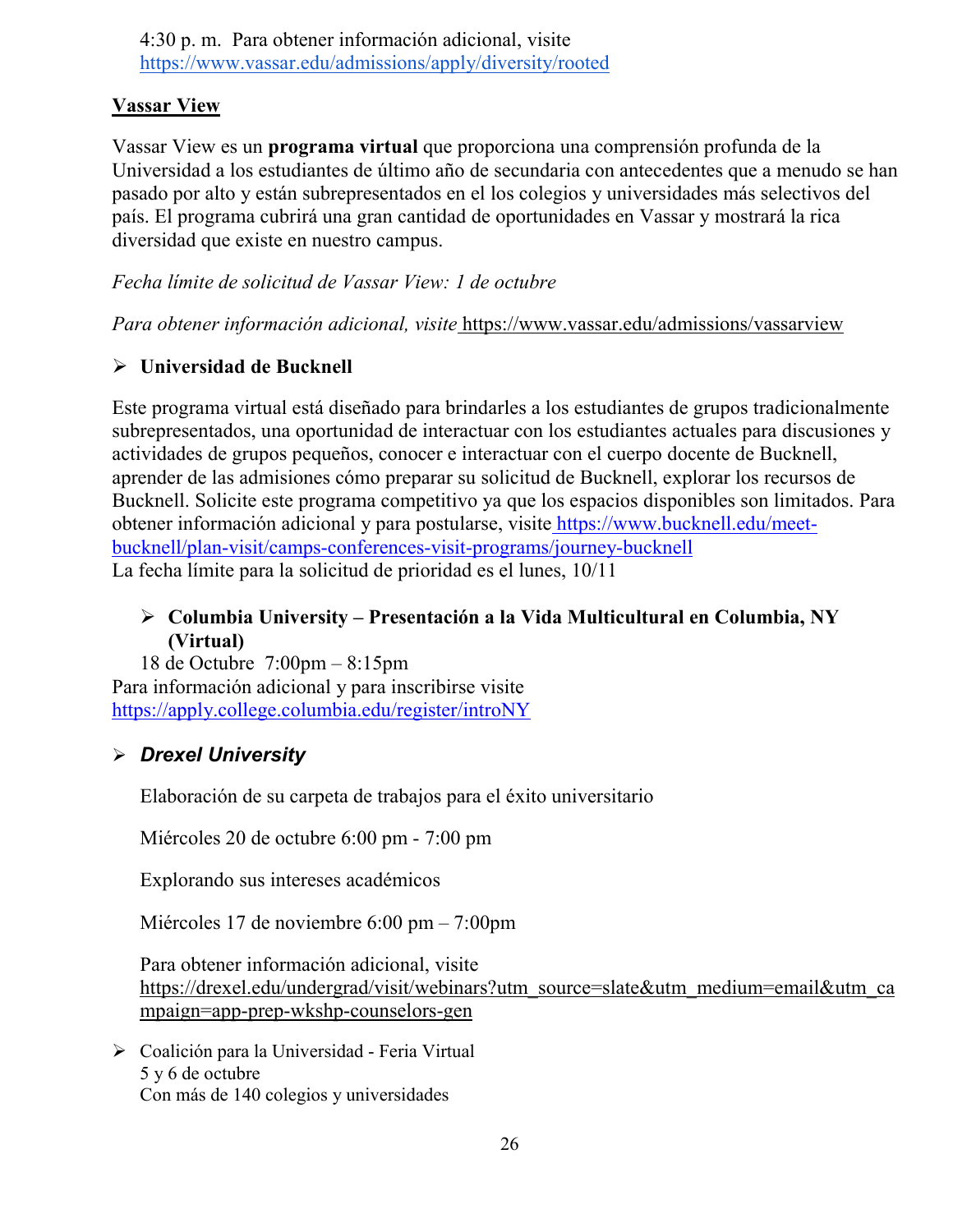Para obtener información adicional, visite [https://www.coalitionforcollegeaccess.org/october-virtual](https://www.coalitionforcollegeaccess.org/october-virtual-college-fair?utm_source=counselor&utm_medium=email&utm_campaign=events)[college-fair?utm\\_source=counselor&utm\\_medium=email&utm\\_campaign=events](https://www.coalitionforcollegeaccess.org/october-virtual-college-fair?utm_source=counselor&utm_medium=email&utm_campaign=events)

#### **Ferias de universidades virtuales SUNY**

Martes, 5 de octubre 6 a 8 p. M., <https://app.brazenconnect.com/a/suny/e/e6jp3>

Jueves 7 de octubre 5-7pm, <https://app.brazenconnect.com/a/suny/e/l5q2w>

Domingo, 17 de octubre 1-3pm, <https://app.brazenconnect.com/a/suny/e/NBvLb>

#### **SUNY: ¿Qué SUNY eres?**

Miércoles 17 de noviembre 5:30 pm[,](https://engage.suny.edu/portal/which_suny_virtual?id=76941883-6783-43ee-8d5c-a7f8d04633ab) [https://engage.suny.edu/portal/which\\_suny\\_virtual?id=76941883-6783-43ee-8d5c](https://engage.suny.edu/portal/which_suny_virtual?id=76941883-6783-43ee-8d5c-a7f8d04633ab)[a7f8d04633ab](https://engage.suny.edu/portal/which_suny_virtual?id=76941883-6783-43ee-8d5c-a7f8d04633ab)

Miércoles 15 de diciembre 5:30 pm[,](https://engage.suny.edu/portal/which_suny_virtual?id=1622a0c7-8128-4cd8-b040-a0702589af91) [https://engage.suny.edu/portal/which\\_suny\\_virtual?id=1622a0c7-8128-4cd8-b040](https://engage.suny.edu/portal/which_suny_virtual?id=1622a0c7-8128-4cd8-b040-a0702589af91) [a0702589af91](https://engage.suny.edu/portal/which_suny_virtual?id=1622a0c7-8128-4cd8-b040-a0702589af91)

#### **SUNY: Cómo inscribirse en SUNY**

Miércoles 27 de octubre 5:30 pm, [https://engage.suny.edu/portal/how\\_to\\_apply?id=3ee30a29](https://engage.suny.edu/portal/how_to_apply?id=3ee30a29-e9ad-4d99-a525-2ccdd77762ae) [e9ad-4d99-a525-2ccdd77762ae](https://engage.suny.edu/portal/how_to_apply?id=3ee30a29-e9ad-4d99-a525-2ccdd77762ae)

- **SUNY: ¡Hola, fanáticos del deporte!** Conozca las opciones de títulos para carreras relacionadas con el deporte. Jueves 4 de noviembre 6:30 pm[,](https://engage.suny.edu/register/?id=cdd64ada-ab61-4be4-9b60-c24c1746a541) <https://engage.suny.edu/register/?id=cdd64ada-ab61-4be4-9b60-c24c1746a541>
- **SUNY: Programas culturalmente diversos en la sesión informativa de SUNY** Jueves 21 de octubre 4:30 pm, [https://engage.suny.edu/register/?id=bf46614b-131b-47c2-](https://engage.suny.edu/register/?id=bf46614b-131b-47c2-8974-ea08fccb2756) [8974-ea08fccb2756](https://engage.suny.edu/register/?id=bf46614b-131b-47c2-8974-ea08fccb2756)
- **SUNY: Sesiones de información de EOP** Jueves, 21 de octubre a las 3pm, [https://engage.suny.edu/portal/eop\\_sessions?id=1297af32-](https://engage.suny.edu/portal/eop_sessions?id=1297af32-544c-4123-b218-90ea56280e3f) [544c-4123-b218-90ea56280e3f](https://engage.suny.edu/portal/eop_sessions?id=1297af32-544c-4123-b218-90ea56280e3f)

Jueves 4 de noviembre 3pm, [https://engage.suny.edu/portal/eop\\_sessions?id=d476f4f0-9eb5-](https://engage.suny.edu/portal/eop_sessions?id=d476f4f0-9eb5-4eee-8515-0e5fabf155ee) [4eee-8515-0e5fabf155ee](https://engage.suny.edu/portal/eop_sessions?id=d476f4f0-9eb5-4eee-8515-0e5fabf155ee)

Jueves, 18 de noviembre 3pm, [https://engage.suny.edu/portal/eop\\_sessions?id=3ec34301](https://engage.suny.edu/portal/eop_sessions?id=3ec34301-e061-4f4e-b1db-333b64ef5fc1) [e061-4f4e-b1db-333b64ef5fc1](https://engage.suny.edu/portal/eop_sessions?id=3ec34301-e061-4f4e-b1db-333b64ef5fc1)

Jueves 16 de diciembre 3pm, [https://engage.suny.edu/portal/eop\\_sessions?id=9d71e98e-68b1-](https://engage.suny.edu/portal/eop_sessions?id=9d71e98e-68b1-421c-8fbe-6b90915ba08d) [421c-8fbe-6b90915ba08d](https://engage.suny.edu/portal/eop_sessions?id=9d71e98e-68b1-421c-8fbe-6b90915ba08d)

 $\triangleright$  Feria universitaria virtual CUNY: 25 campus Jueves, 10/7 3:00 pm - 6:00 pm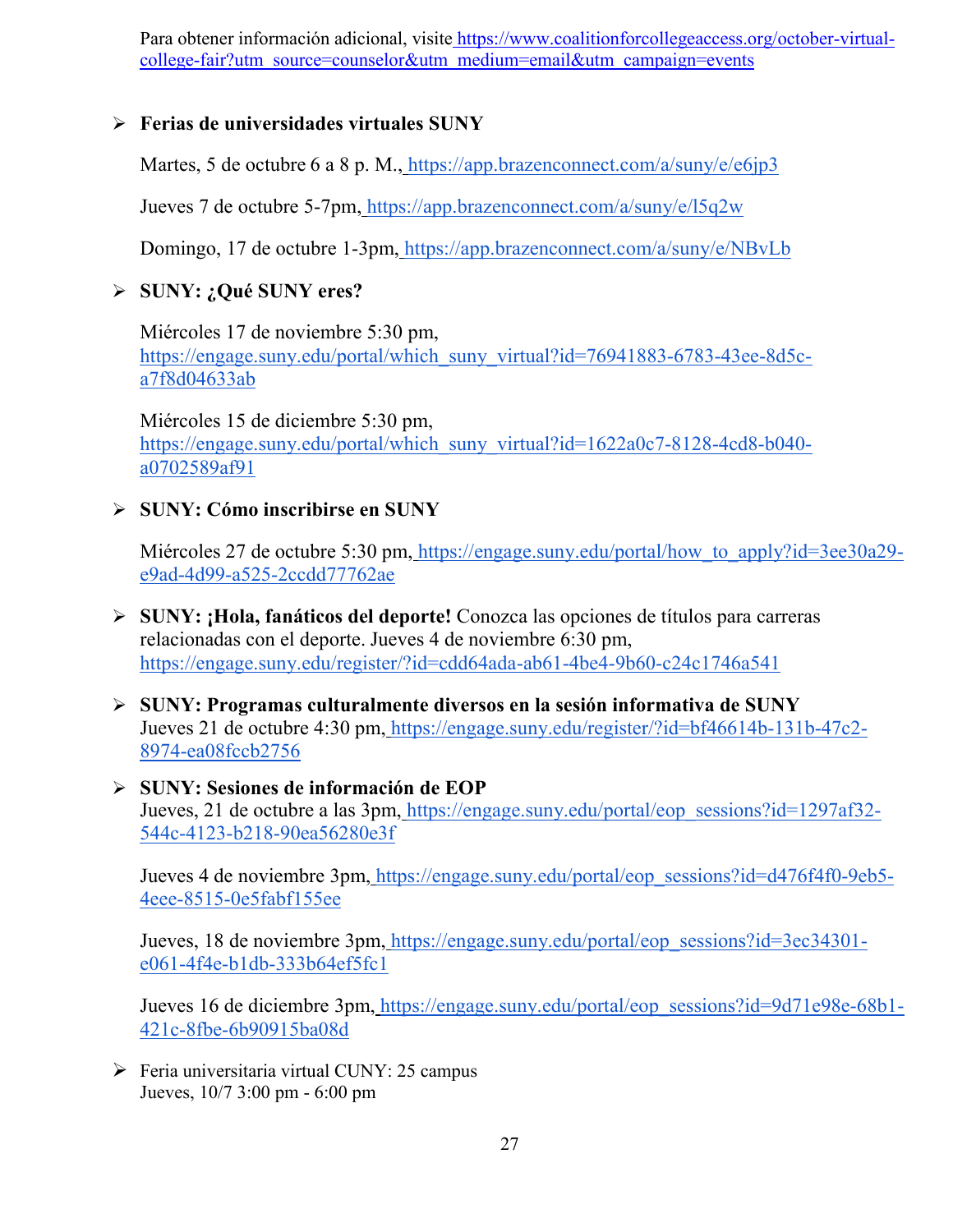Para obtener información adicional, visite [https://www.cuny.edu/admissions/undergraduate/college](https://www.cuny.edu/admissions/undergraduate/college-fair/)[fair/](https://www.cuny.edu/admissions/undergraduate/college-fair/)

Davidson College

24 - 25 de Octubre

Visita virtual a la universidad para grupos raciales y étnicos históricamente excluidos que son los primeros en asistir a la universidad y estudiantes de entornos rurales o de bajos ingresos. Para obtener información adicional, visite [https://www.davidson.edu/admission-and-financial](https://www.davidson.edu/admission-and-financial-aid/visit/access-davidson)[aid/visit/access-davidson](https://www.davidson.edu/admission-and-financial-aid/visit/access-davidson)

# **Alpha Phi Alpha/Eta Theta Lambda – HBCU Recorrida de Universidad Virtual**

Sábado, 23 de Octubre Sábado, 30 de Octubre Para información adicional y para inscribirse visite [www.etleducationfoundation.org](http://www.etleducationfoundation.org/)

 **Bentley College – Falcon Diversity Day** Salado, 23 de octubre 8:30am – 3:00pm Inscríbase a<https://ugadmission.bentley.edu/register/falcon-diversity> a no más tardar del 18 de octubre

# **Oberlin College & Conservatorio**

Solicite a la Visita del Programa Multicultural del Otoño para un viaje con todo pago a Oberlin College. 28 de Octubre – 30 (En Persona) Solicitud caduca el 10/11 4-6 de Noviembre (En Persona) Solicitud caduca el 10/11 1-3 de Diciembre (Virtual) No hay límite de tiempo para solicitar Para información adicional y para solicitar visite [https://connect.oberlin.edu/register/mvpapp\\_2021](https://connect.oberlin.edu/register/mvpapp_2021)

# *AYUDAS FINANCIERAS / BECAS*

# *PERFIL CSS (DISPONIBLE 1/10/2021)*

 Si una de sus universidades requiere el perfil CSS, debe completar el perfil en línea a través d[e](http://www.collegeboard.org/) [www.collegeboard.org](http://www.collegeboard.org/). El perfil ayuda a las universidades a otorgar becas y subvenciones privadas. Solo se puede acceder al perfil en línea.

# *Solicitud gratuita FAFSA de ayuda federal para estudiantes (DISPONIBLE 10/1/2021)*

- La FAFSA es el formulario utilizado por todas las facultades de dos y cuatro años, universidades y escuelas profesionales para la concesión desde [ayuda federal para](http://studentaid.ed.gov/students/publications/student_guide/2010-2011/english/typesofFSA_grants.htm)  [estudianteslas ayudas](http://studentaid.ed.gov/students/publications/student_guide/2010-2011/english/typesofFSA_grants.htm) y la mayoría estatales y universitarias. Los estudiantes deben presentar su solicitud lo antes posible en línea a través de [www.fafsa.gov.](http://www.fafsa.gov/)
- ¡Regístrese para obtener su **número de identificación de Ayuda Federal para Estudiantes AHORA! Tanto los estudiantes como los padres deben tener una identificación FSA**. Visita [www.fsaid.ed.gov](http://www.fsaid.ed.gov/) para hacerlo.

# **Talleres para completar SUNY FAFSA**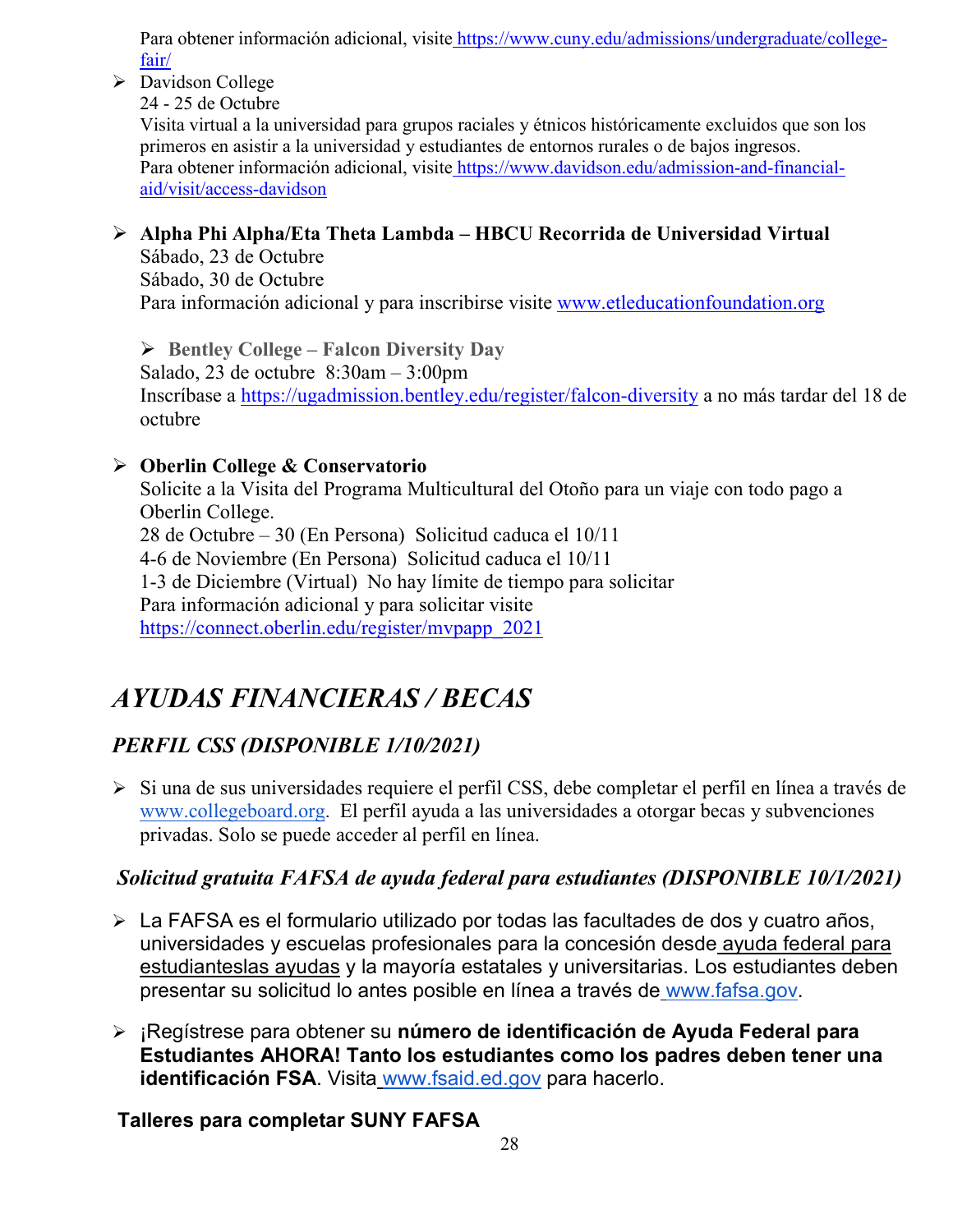· Hora de finalización Martes 9 de noviembre a las 6 p.m[.](https://engage.suny.edu/register/?id=8a77ccff-35a6-4b3f-9f43-6b4be5c28b19) [https://engage.suny.edu/register/?id=8a77ccff-35a6-4b3f-9f43-](https://engage.suny.edu/register/?id=8a77ccff-35a6-4b3f-9f43-6b4be5c28b19) [6b4be5c28b19](https://engage.suny.edu/register/?id=8a77ccff-35a6-4b3f-9f43-6b4be5c28b19)

· Hora de finalización Martes 16 de noviembre a las 6 p.m[.](https://engage.suny.edu/register/?id=06fb703c-3cb5-476c-a5a1-37e73708f764) [https://engage.suny.edu/register/?id=06fb703c-3cb5-476c-a5a1-](https://engage.suny.edu/register/?id=06fb703c-3cb5-476c-a5a1-37e73708f764) [37e73708f764](https://engage.suny.edu/register/?id=06fb703c-3cb5-476c-a5a1-37e73708f764)

· Hora de finalización Martes 23 de noviembre a las 6 p.m[.](https://engage.suny.edu/register/?id=0cbd30b4-9963-4a5e-b449-679227431bde) [https://engage.suny.edu/register/?id=0cbd30b4-9963-4a5e-b449-](https://engage.suny.edu/register/?id=0cbd30b4-9963-4a5e-b449-679227431bde) [679227431bde](https://engage.suny.edu/register/?id=0cbd30b4-9963-4a5e-b449-679227431bde)

· Tiempo para completar tu solicitud para ayuda financiera, 30 de noviembre 6pm, [https://engage.suny.edu/register/?id=dcae4277-](https://engage.suny.edu/register/?id=dcae4277-8088-4102-9693-e6bebf732455) [8088-4102-9693-e6bebf732455](https://engage.suny.edu/register/?id=dcae4277-8088-4102-9693-e6bebf732455)

 **SUNY Suffolk Talleres de Ayuda Financiera – Varias Fechas Disponibles** Para información adicional y para inscribirse visite [https://forms.office.com/Pages/ResponsePage.aspx?id=rvKh7TI4jU6EyKUMKpxiL9ODN](https://forms.office.com/Pages/ResponsePage.aspx?id=rvKh7TI4jU6EyKUMKpxiL9ODNjm6hwZPo-wgbVOqGKBUMjAzWlFKQUxYMUpCVjBHRkJJOEU1TEhNUi4u) [jm6hwZPo-wgbVOqGKBUMjAzWlFKQUxYMUpCVjBHRkJJOEU1TEhNUi4u](https://forms.office.com/Pages/ResponsePage.aspx?id=rvKh7TI4jU6EyKUMKpxiL9ODNjm6hwZPo-wgbVOqGKBUMjAzWlFKQUxYMUpCVjBHRkJJOEU1TEhNUi4u)

#### **Sesiones de información sobre ayuda financiera de SUNY**

· Hablemos de Ayuda Financiera, martes 28 de septiembre 6pm[,](https://engage.suny.edu/portal/financial_aid_sessions_virtual?id=0615f35b-57ab-4ac5-a7e7-75101141e234) [https://engage.suny.edu/portal/financial\\_aid\\_sessions\\_virtual?id=061](https://engage.suny.edu/portal/financial_aid_sessions_virtual?id=0615f35b-57ab-4ac5-a7e7-75101141e234) [5f35b-57ab-4ac5-a7e7-75101141e234](https://engage.suny.edu/portal/financial_aid_sessions_virtual?id=0615f35b-57ab-4ac5-a7e7-75101141e234)

· Hablemos de Ayuda Financiera – [en Español, martes 19 de](https://engage.suny.edu/portal/financial_aid_sessions_virtual?id=c660ab2f-7659-43e8-a299-617d10fca127)  octubre 6pm, [https://engage.suny.edu/portal/financial\\_aid\\_sessions\\_virtual?id=c66](https://engage.suny.edu/portal/financial_aid_sessions_virtual?id=c660ab2f-7659-43e8-a299-617d10fca127) [0ab2f-7659-43e8-a299-617d10fca127](https://engage.suny.edu/portal/financial_aid_sessions_virtual?id=c660ab2f-7659-43e8-a299-617d10fca127)

#### **Scholarships.com**

Regístrese hoy en [www.scholarships.com](http://www.scholarships.com/) para recibir **GRATUITA sobre** información becas

#### **Fastweb.com**

Regístrese hoy en [www.fastweb.com](http://www.fastweb.com/) para recibir **GRATUITA sobre** información becas.

#### **Mis dólares universitarios**

Regístrese hoy en [www.mycollegedollars.com](http://www.mycollegedollars.com/) para recibir **GRATUITA sobre** información becas.

#### **Becas**

Visite los sitios web a continuación para conocer las oportunidades de becas:

[www.connections101.com](http://www.connections101.com/)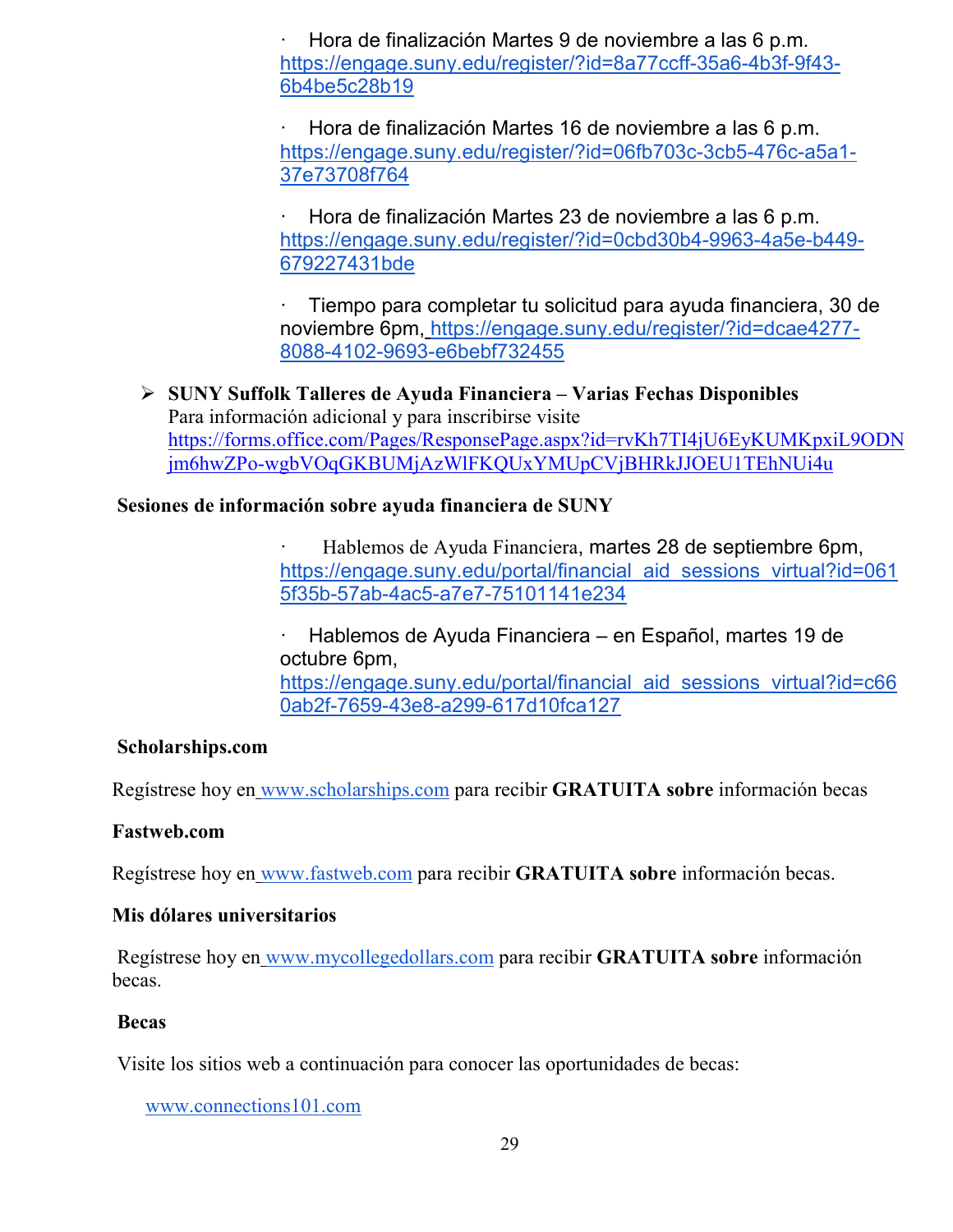[www.scholarships4students.com](http://www.scholarships4students.com/)

[www.fastweb.com](http://www.fastweb.com/)

[www.scholarshipexperts.com](http://www.scholarshipexperts.com/)

[www.scholarships.com](http://www.scholarships.com/)

#### [www.finaid.org](http://www.finaid.org/)

#### **Premios NYS Regents para hijos de veteranos fallecidos y discapacitados**

Proporciona \$ 450 por año a los estudiantes cuyos padres sirvieron en las Fuerzas Armadas de los EE. UU. Durante períodos específicos de guerra o emergencia nacional y, como resultado del servicio, murieron, sufrieron un 40% o más discapacidad, fue clasificado como desaparecido en acción o fue prisionero de guerra. El veterano debe ser residente del estado de Nueva York o haber sido residente del estado de Nueva York en el momento de la muerte o ser c[lasificado](https://www.hesc.ny.gov/pay-for-college/military-corner.html)  como desaparecido en acción. Para obtener información adicional, visite <https://www.hesc.ny.gov/pay-for-college/military-corner.html>

#### **Incentivo y Tributo de Reconocimiento Mejorado Militar (MERIT) del Estado de Nueva York**

Beca de Incentivo y Tributo de Reconocimiento Mejorado Militar (MERIT) proporciona ayuda financiera a los hijos, cónyuges y dependientes financieros de miembros de las Fuerzas Armadas de los Estados Unidos o milicias organizadas por el estado que, en cualquier momento en o después del 2 de agosto de 1990, mientras eran residentes del estado de Nueva York, murieron o quedaron grave y permanentemente discapacitados mientras realizaban sus deberes militares, ya sea en combate o no. Para obtener información adicional, visit[e](https://www.hesc.ny.gov/pay-for-college/military-corner.html) <https://www.hesc.ny.gov/pay-for-college/military-corner.html>

#### **Programa de incentivos STEM del estado de Nueva York**

Proporciona una beca de matrícula completa de SUNY o CUNY para el 10 por ciento de los mejores estudiantes de la escuela secundaria del estado de Nueva York si persiguen un título de STEM y trabajan en un campo de STEM en el estado de Nueva York durante 5 años. Para obtener información adicional, visite [www.hesc.ny.gov](http://www.hesc.ny.gov/)

#### **Ayuda para la educación de maestros del estado de Nueva York para la educación universitaria y superior (TEACH) Subvención**

Subvenciones de hasta \$ 4,000.00 por año para estudiantes a cambio de servicios en escuelas primarias o secundarias públicas o privadas que atienden a estudiantes de familias de bajos ingresos.

Para más información visite [www.hesc.ny.gov](http://www.hesc.ny.gov/) 

#### **Programa de asistencia para la matrícula del estado de Nueva York (TAP)**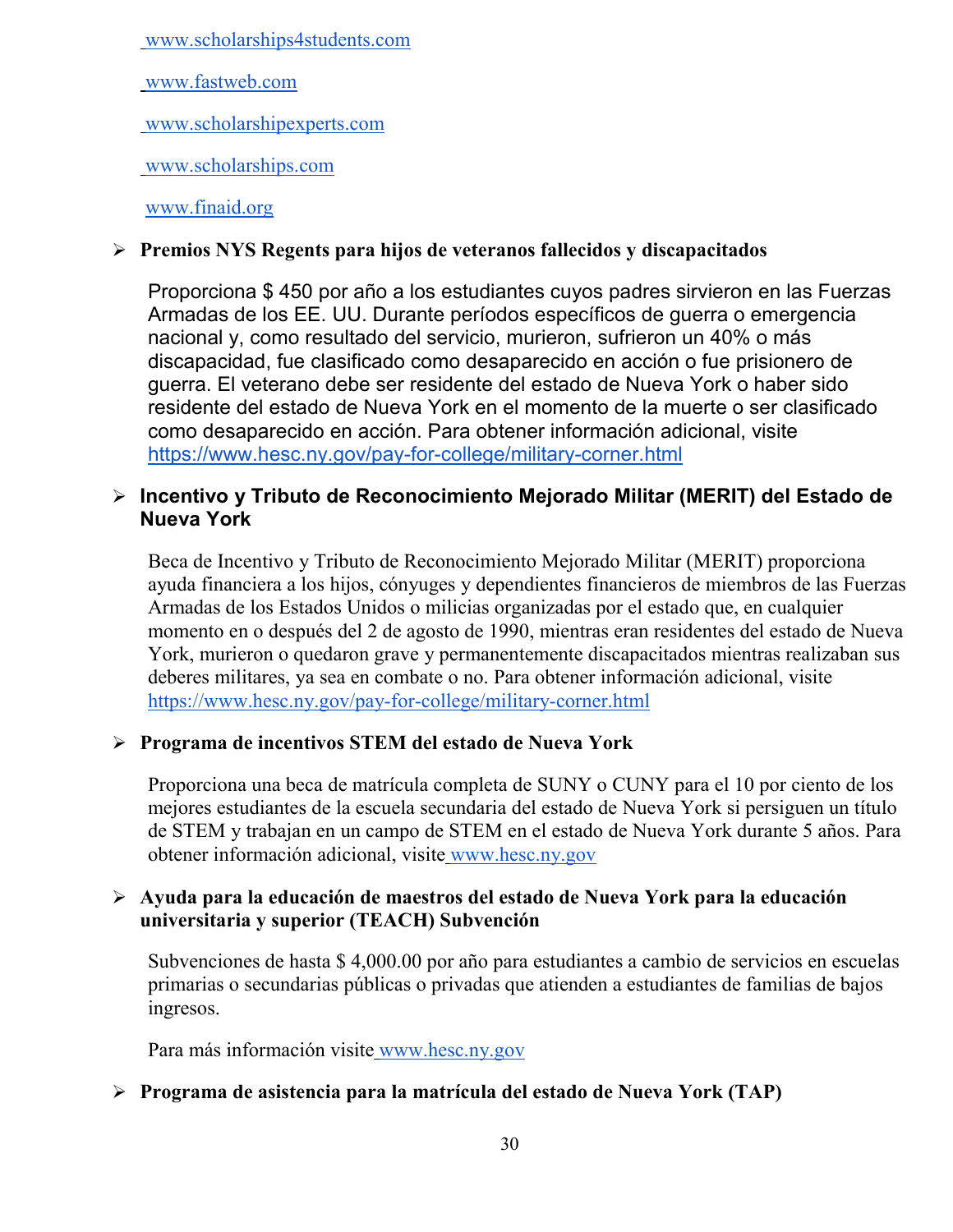Ayuda a los residentes de NY elegibles a pagar la matrícula en las escuelas aprobadas del estado de Nueva York. Los premios anuales de TAP pueden ser de hasta \$ 5,665.00. Debido a que TAP es una subvención, no tiene que reembolsarse. Para obtener información adicional, visite [www.hesc.ny.gov/tap](http://www.hesc.ny.gov/tap)

#### **Beca NYS Excelsior**

El programa cubre la matrícula para los estudiantes elegibles de SUNY y CUNY cuyas familias ganan \$ 125,000. Para obtener información adicional, visit[e](http://www.hesc.ny.gov/) [www.hesc.ny.gov/](http://www.hesc.ny.gov/)excelsior

# **NYS Dream Act**

El senador Jose Peralta NYS DREAM Act (DREAM Act) permite que los estudiantes indocumentados y otros estudiantes elegibles soliciten ayuda financiera del estado de Nueva York. Los estudiantes que cumplan con los requisitos de elegibilidad de la NYS DREAM Act para la asistencia a la escuela secundaria, la finalización de la escuela secundaria, la matrícula estatal de SUNY o CUNY y la ciudadanía o el estado migratorio podrán solicitar uno o más programas de ayuda financiera para estudiantes del estado de Nueva York. Para obtener información adicional, visite [www.hesc.ny.gov/dream](http://www.hesc.ny.gov/dream)

# o **Talleres Dream ACT de SUNY NYS:**

o Sábado 6 de noviembre 10 am- Sesión de inglés[,](https://engage.suny.edu/portal/dream_act_workshops?id=74685943-7c49-4330-b779-55ad83c5ba99) [https://engage.suny.edu/portal/dream\\_act\\_workshops?id=74685943-7c49-](https://engage.suny.edu/portal/dream_act_workshops?id=74685943-7c49-4330-b779-55ad83c5ba99) [4330-b779-55ad83c5ba99](https://engage.suny.edu/portal/dream_act_workshops?id=74685943-7c49-4330-b779-55ad83c5ba99)

o Sábado 6 de noviembre 12:00 h - Sesión de español[,](https://engage.suny.edu/portal/dream_act_workshops?id=3808f271-4ffb-4aab-b9bd-507281ac28c2) [https://engage.suny.edu/portal/dream\\_act\\_workshops?id=3808f271-4ffb-](https://engage.suny.edu/portal/dream_act_workshops?id=3808f271-4ffb-4aab-b9bd-507281ac28c2)[4aab-b9bd-507281ac28c2](https://engage.suny.edu/portal/dream_act_workshops?id=3808f271-4ffb-4aab-b9bd-507281ac28c2)

# **Premio de matrícula mejorada del estado de Nueva York**

Este programa permite a los estudiantes de Nueva York que asisten a universidades privadas sin fines de lucro en Nueva York recibir asistencia financiera para completar su título universitario. El programa proporciona un premio máximo de \$ 6,000, requiere que las universidades privadas participantes proporcionen una matrícula equivalente y congelen la matrícula del estudiante durante la duración del premio, maximizando el beneficio financiero para el estudiante. Para obtener información adicional, visite [www.hesc.ny.gov](http://www.hesc.ny.gov/)

# **Oportunidades de becas para estudiantes afroamericanos**

Para obtener información adicional, visit[e](http://www.scholarshiplibrary.com/index_php?title=Category:African_American&pageuntil=CSF-McCall+Educational+Foundation#mw-pages) [www.scholarshiplibrary.com/index\\_php?title=Category:African\\_American&pageuntil=](http://www.scholarshiplibrary.com/index_php?title=Category:African_American&pageuntil=CSF-McCall+Educational+Foundation#mw-pages) [CSF-McCall+Educational+Foundation#mw-pages](http://www.scholarshiplibrary.com/index_php?title=Category:African_American&pageuntil=CSF-McCall+Educational+Foundation#mw-pages)

# **Oportunidades de becas del College Board**

Varias oportunidades de becas disponibles. Para obtener información adicional, visit[e](https://opportunity.collegeboard.org/home?SFMC_cid=EM383801&rid=47436562) [https://opportunity.collegeboard.org/home?SFMC\\_cid=EM383801&rid=47436562](https://opportunity.collegeboard.org/home?SFMC_cid=EM383801&rid=47436562)